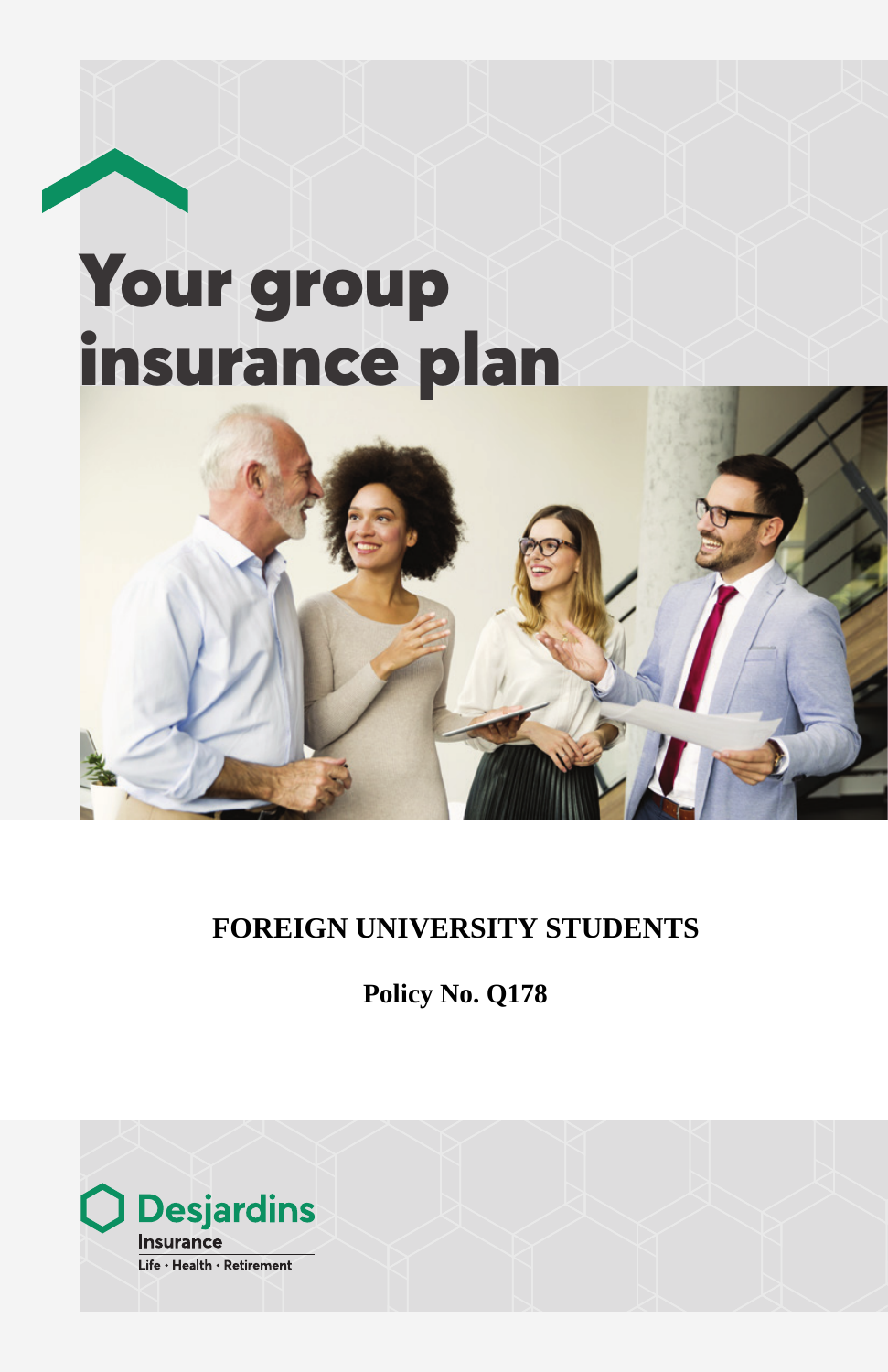# **Your Group Insurance Plan**

# **FOREIGN UNIVERSITY STUDENTS**

**Policy no. Q178** 

**Insurer: Desjardins Financial Security Life Assurance Company** 

**This document is an integral part of the Insurance Certificate. It is a summary of your Group Insurance Policy effective August 15, 2004. Only the Group Insurance Policy may be used to settle legal matters.** 

**This electronic version of the booklet has been updated on September 1, 2020. Please be advised that this electronic version is updated more frequently than the printed copy of your booklet. Therefore, there may be discrepancies between the paper and electronic copies.**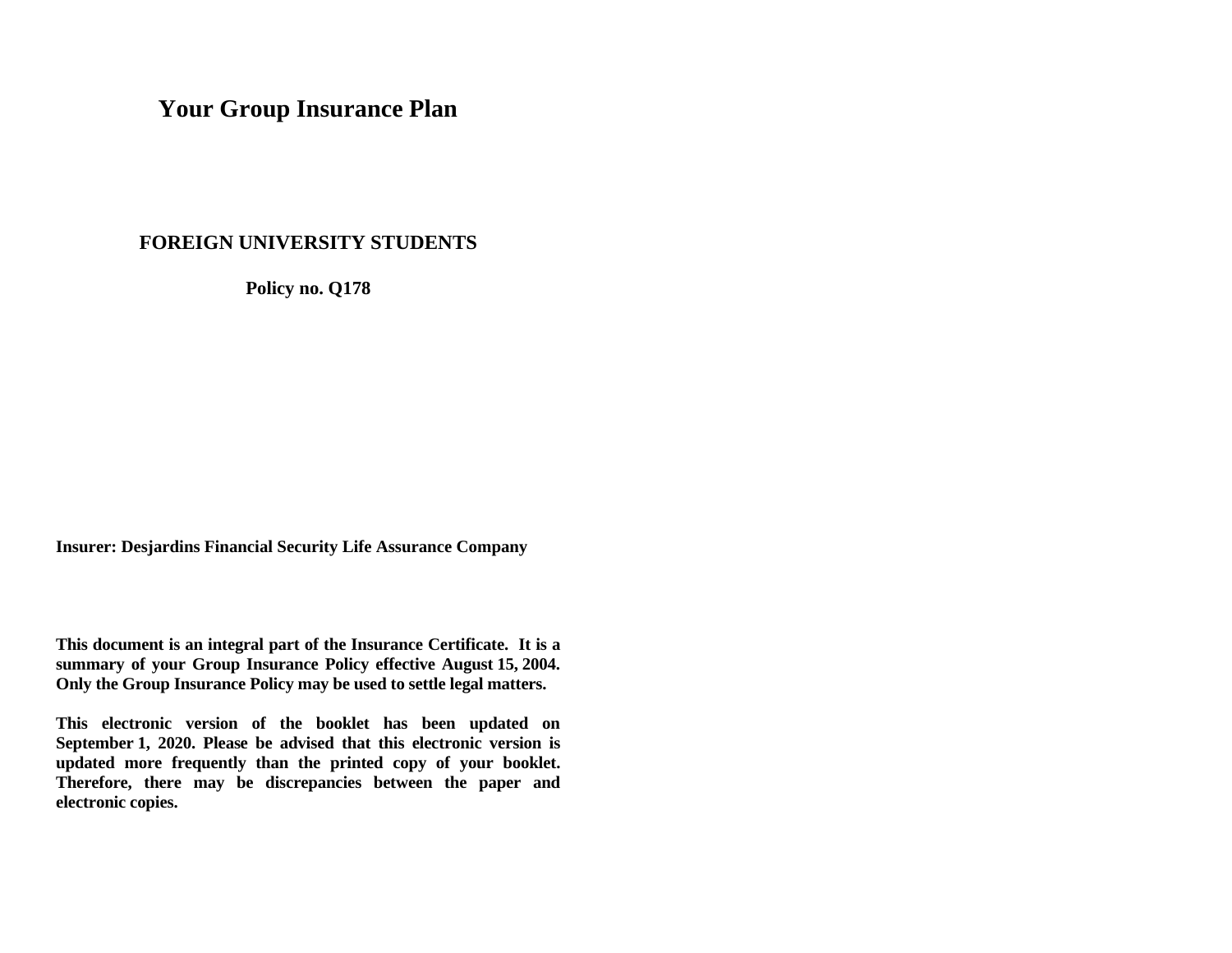# **TABLE OF CONTENTS**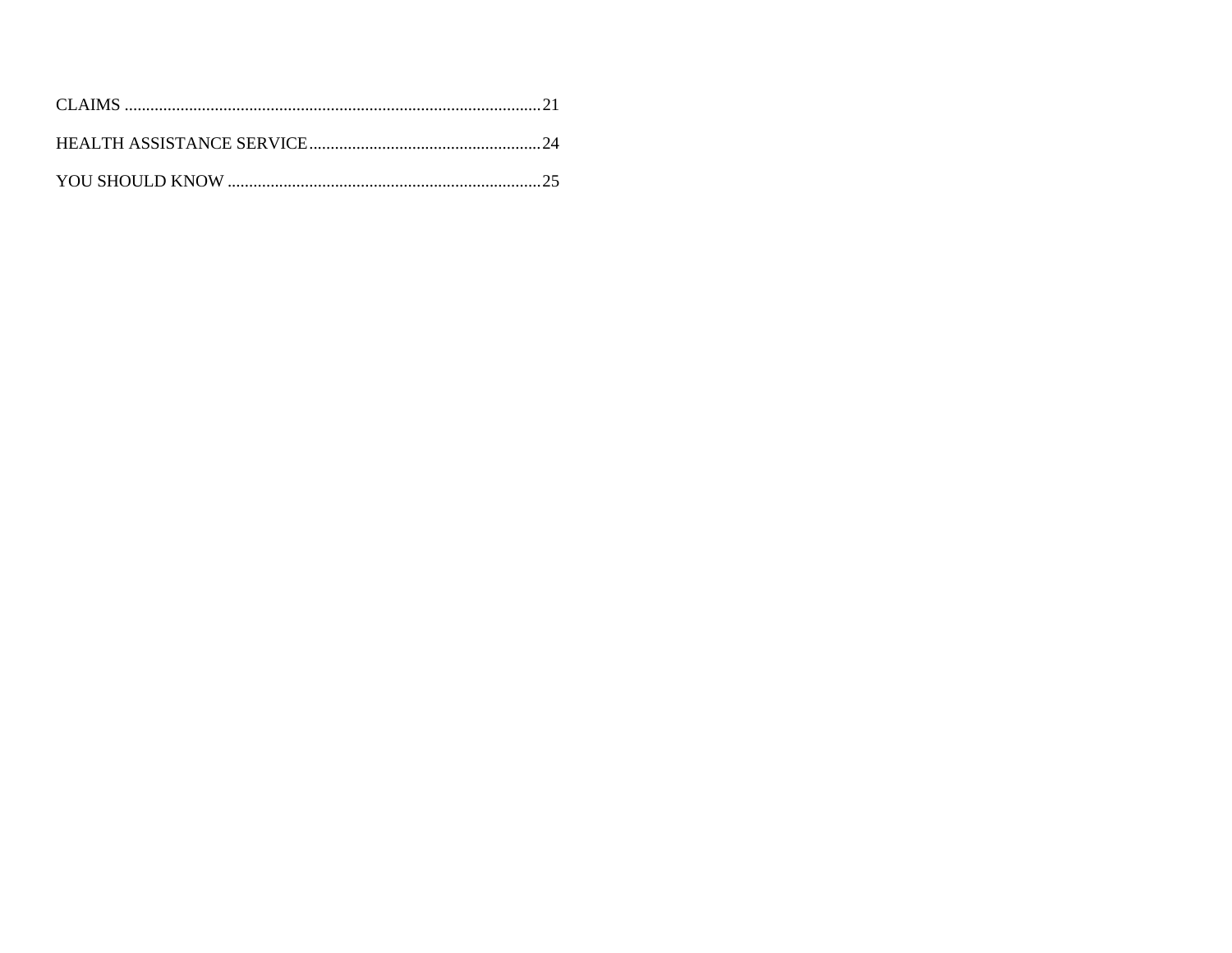# **PARTICIPATING INSTITUTIONS**

- <span id="page-4-0"></span> $\blacksquare$  Université Laval
- Université de Montréal
	- École Polytechnique
- Université de Sherbrooke
- Université du Québec
	- Université du Québec à Montréal
	- Université du Québec à Trois-Rivières
	- Université du Québec à Chicoutimi
	- Université du Québec à Rimouski
	- Université du Québec en Outaouais
	- Université du Québec en Abitibi-Témiscamingue
	- Institut national de la recherche scientifique
	- École nationale d'administration publique
	- École de technologie supérieure
	- Télé-université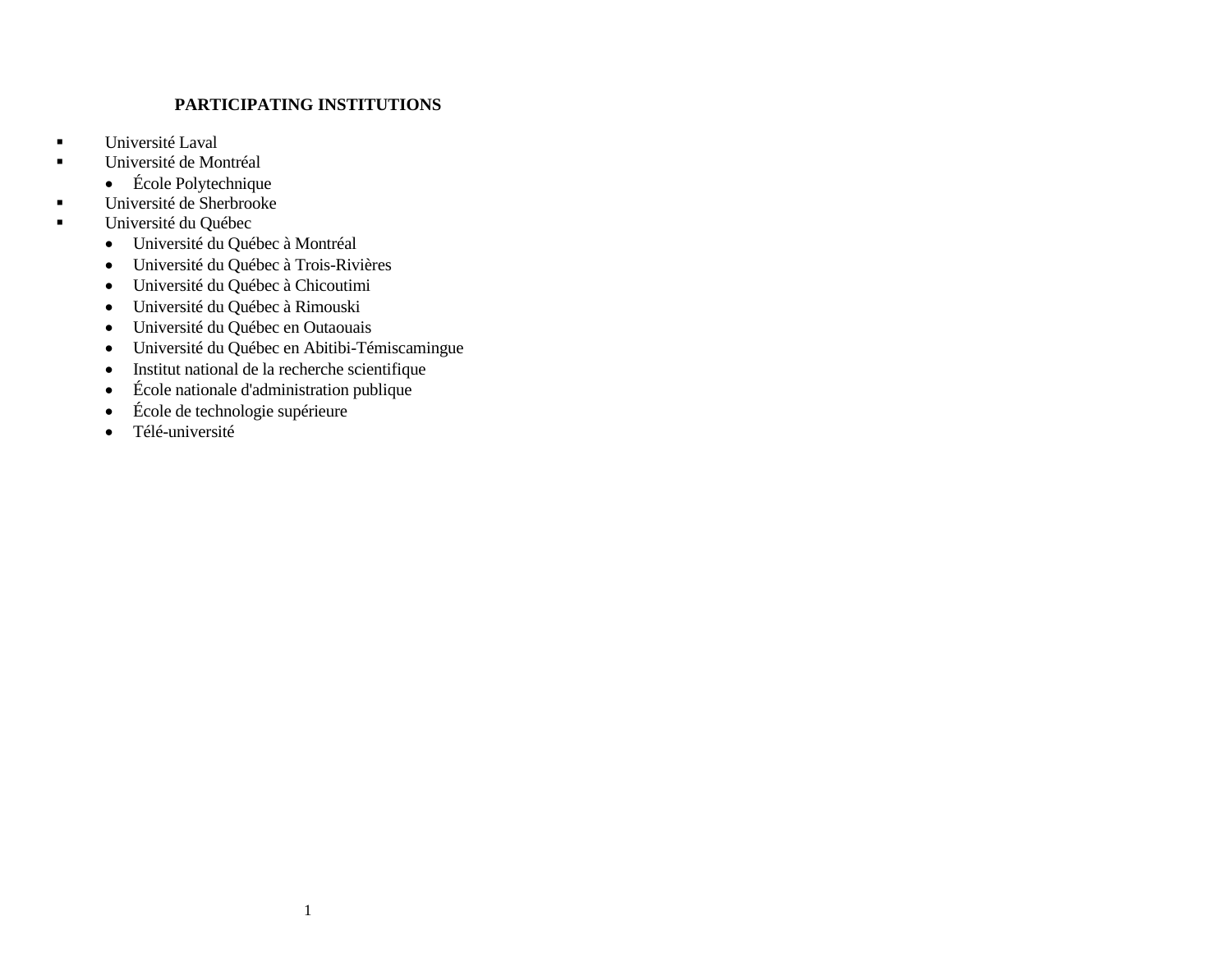# **IMPORTANT NOTICE**

**In the event of a medical emergency or hospitalization in the United States only, you must contact the travel assistance firm "Assistel" within 48 hours of the hospitalization at the following number: 1 800 465-6390** 

**Termination of insurance in the course of the program of study (during any session) results in the loss of eligibility to insurance. Consequently, a student who wishes to enrol to insurance again thereafter is subject to the Pre-existing Conditions provision and to the limitations applicable to the pre-existing conditions.** 

#### <span id="page-5-0"></span>**OVERVIEW**

If a participant incurs expenses for himself as a result of an accident, illness or pregnancy, he is entitled to reimbursement of incurred eligible expenses, subject to the conditions of the GENERAL PROVISIONS and the following:

#### **The reimbursement amount for each participant is limited to a lifetime maximum of \$700,000.**

Covered expenses under this plan are expenses incurred for services or appliances recommended by a physician and which are necessary to treat the participant. Appliances must be purchased and services dispensed while this contract is in force. Expenses incurred for covered appliances and services must conform with the reasonable and customary standards of the concerned health professions normal practice.

Incurred expenses for health professionals services are covered provided the specialist is a member in good standing of his professional association or, if such organization does not exist, provided the pertinent professional association is recognized by the insurer. The health professional must not ordinarily reside in the participant's home or be related to him by birth or marriage. Except for a physician or nurse in a hospital, only one treatment or visit per day, by the same professional, is covered for each participant.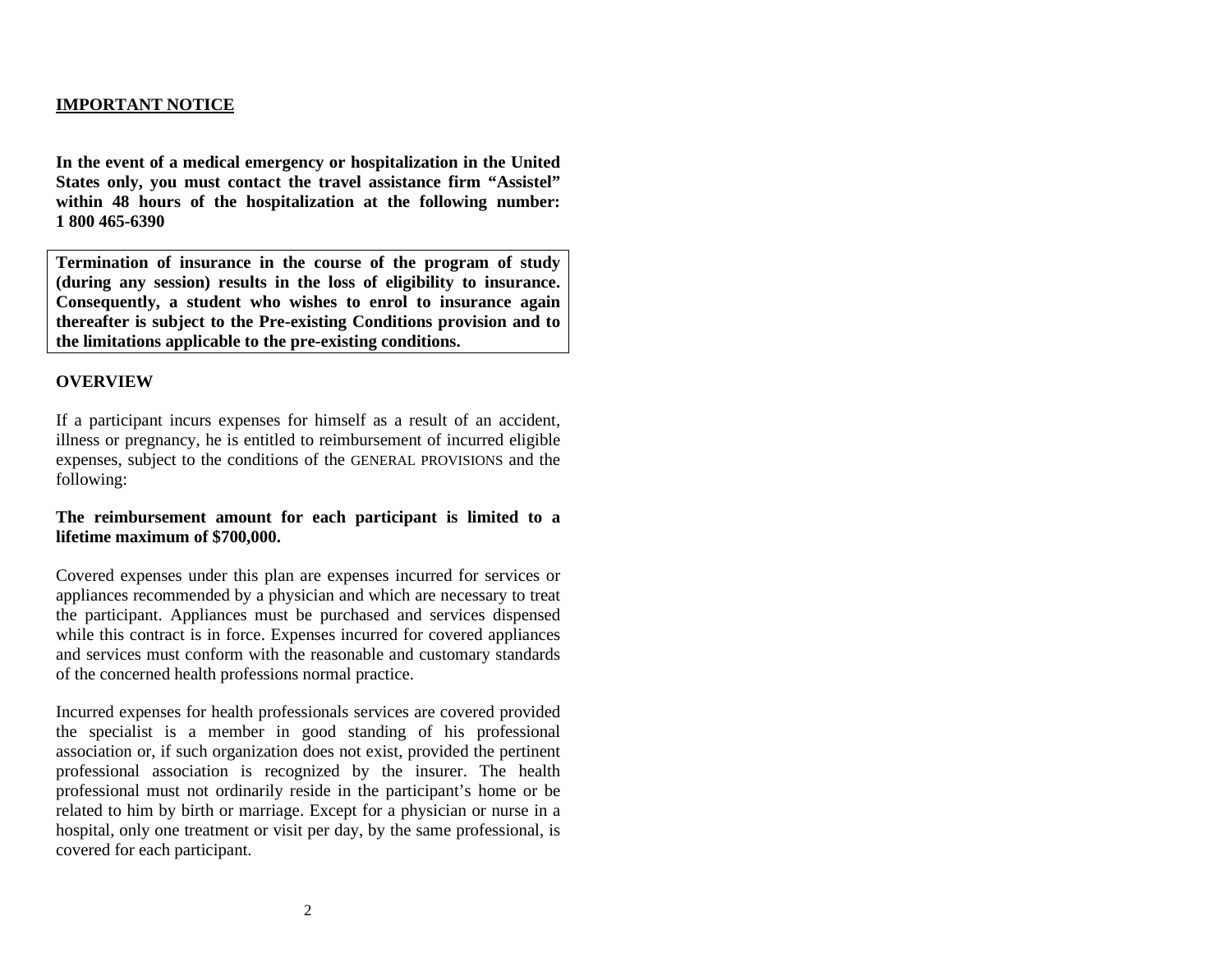# **DESCRIPTION OF BENEFITS**

#### <span id="page-6-1"></span><span id="page-6-0"></span>**BASIC COVERAGE**

# **Drugs**

The first \$3,750 of eligible drug expenses incurred in any policy year are reimbursed at 80% and 100% thereafter, with no deductible.

- a) Drugs and other products that the Quebec general drug insurance plan would cover for the participant if he was not covered under a group insurance plan and that are dispensed by a pharmacist, or by a Physician if there is no pharmacist.
- b) Drugs prescribed during a treatment must not exceed a 1-month supply.
- c) Unless covered under the Quebec general drug insurance plan, certain drugs prescribed by a physician are not payable, such as:

Over-the-counter products; vitamins, minerals; smoking cessation aids; cosmetics and beauty-care products; drugs or substances used on a preventive basis; drugs which are experimental in nature or obtained under the *Programme fédéral de médicaments d'urgence;* so-called natural products and homeopathic preparations; food supplements used to supplement or complement a diet; sunscreens; drugs used in fertility treatment, for artificial insemination or for in vitro fertilization; growth hormone; sclerosing injections.

#### PRIOR AUTHORIZATION DRUGS

Prior authorization by the Insurer is required for certain drugs listed on the Insurer's website. A prior authorization form completed by the Physician must be submitted to the Insurer in order to determine whether the prescribed drug meets the prior authorization criteria established by the Insurer. The criteria are based, in particular, on clinical practice guidelines and recommendations issued by health technology assessment agencies and they include verification that:

a) the drug is prescribed for a therapeutic indication approved by Health Canada, and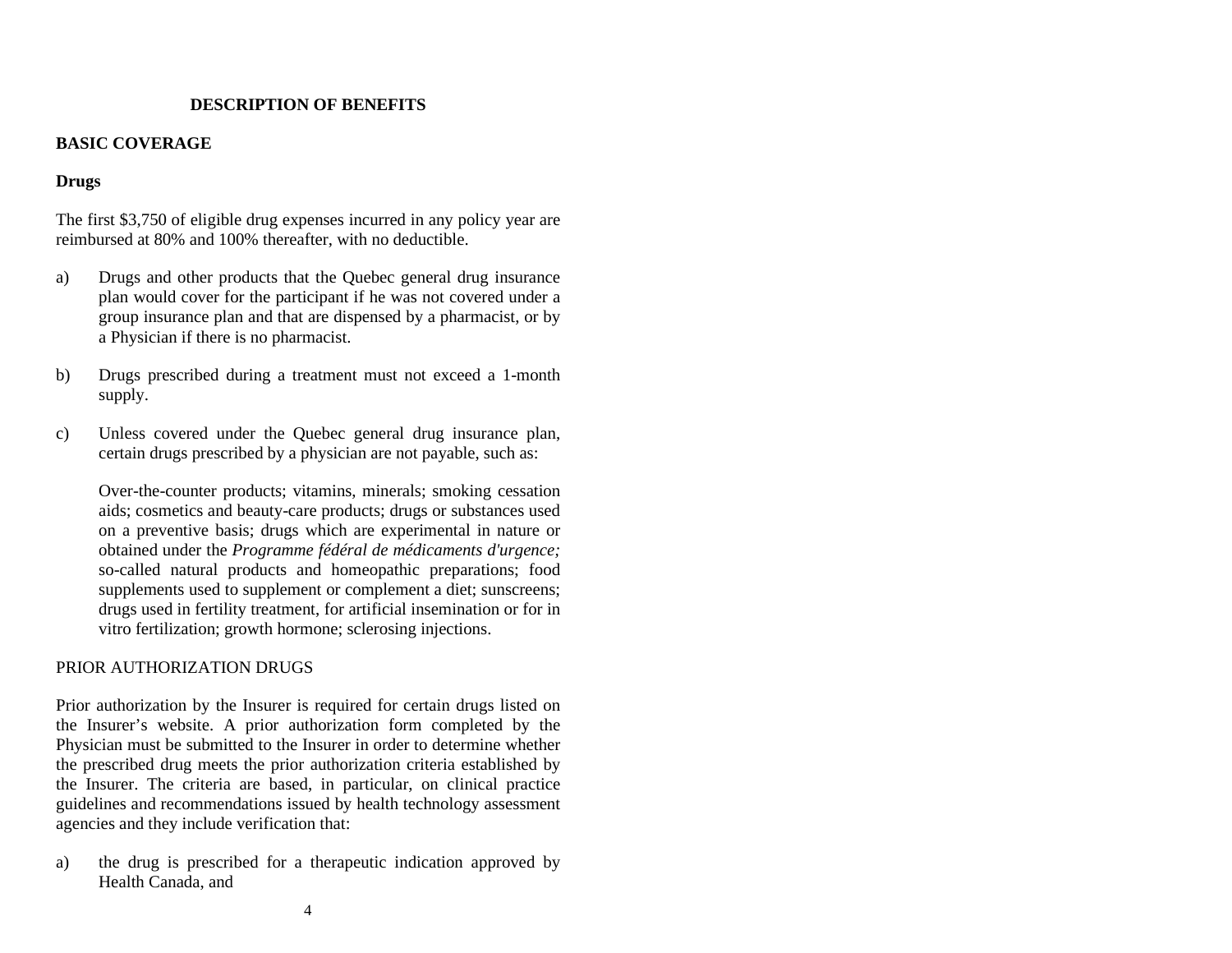b) the drug's effectiveness is satisfactory compared to its associated cost.

Proof of the effectiveness of the approved drug, including medical results, may be requested during the course of treatment to determine if the drug is having the desired effect so that it may remain eligible for reimbursement.

The Insurer reserves the right to reimburse an equivalent or biosimilar drug when a less expensive equivalent or biosimilar drug is available on the market.

# PATIENT SUPPORT PROGRAM AND PATIENT ASSISTANCE PROGRAM

The Insurer may require Insured Persons to enrol in such programs.

# **Other Eligible Expenses**

All other eligible expenses under the basic coverage are covered in full, with no deductible.

# **a) Hospital Expenses**

Expenses incurred for a hospital stay, up to the maximum of the public ward rate, based on the schedule of fees for foreign citizen, including all relevant medical charges and up to 60 days per illness or injury per policy year. However, in case of mental illness, expenses incurred for a hospital stay are covered up to 30 days per policy year, whether the stay be or not in a psychiatric unit.

In case of non-emergency hospitalization or surgery, the Insurer's prior authorization is always required. In case of an emergency, the insured must contact the Insurer as soon as possible.

Expenses incurred for hospital treatment on an outpatient basis.

#### **b) Physicians**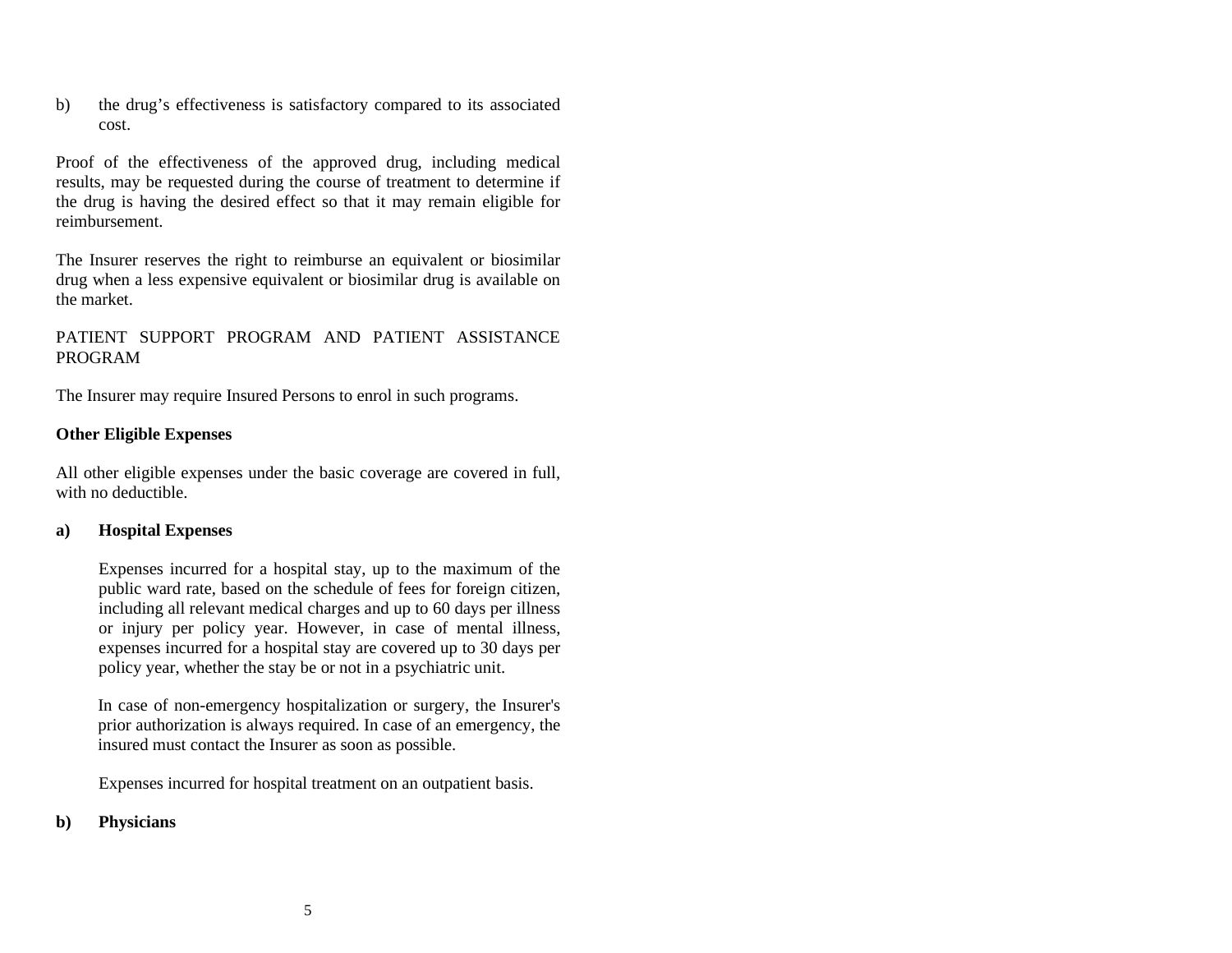Physician or surgeon's fees, up to the amount established in the *Manuel des médecins omnipraticiens et des médecins spécialistes* set by the government health insurance plan in the participant's province of residence.

#### **c) Psychiatry**

If there is no hospitalization, expenses incurred for the treatment of psychiatric troubles, up to a maximum of \$10,000 per participant per policy year.

#### **d) Eye examination**

Expenses incurred for eye exams by a licensed optometrist or ophthalmologist, up to \$75 per participant per policy year.

#### **e) Maternity**

Reasonable charges for pregnancy or any complication related thereto, or for childbirth, including caesarean section and hospital charges for the nursery. Reasonable charges for neonatal care that are medically necessary for the child, as long as the participant contact the Insurer within 10 days following the delivery. The charges for the neonatal care and hospital charges for the nursery are covered up to a global maximum of 40 days following the delivery.

If the Participant is not insured under a similar benefit in Canada during the year preceding enrolment to this coverage, expenses related to pregnancy will only be covered if delivery is expected more than 30 weeks after enrolment. This restriction does not apply in case of miscarriage or premature labor if the child has been conceived within 6 weeks preceding or following the enrolment date.

Charges for a therapeutic abortion performed by a licensed physician and charges related to a voluntary termination of pregnancy, either a medical or surgical abortion, performed by a licensed physician and based on the requirements stated by the *Régie de l'assurance maladie du Québec*.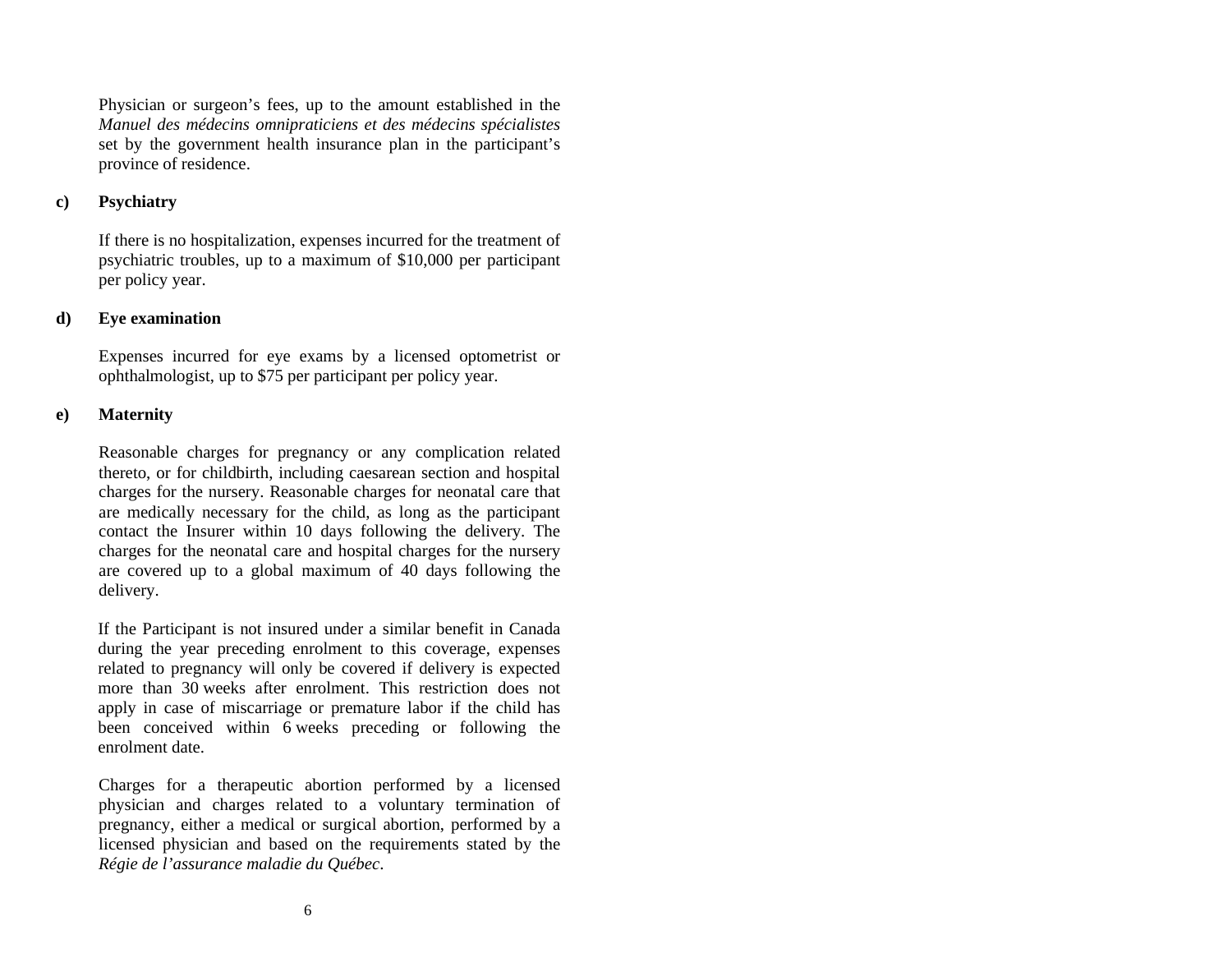It is recommended to buy a medical insurance for the child before its birth.

#### **f) X-rays and laboratory tests**

Reasonable and customary charges for diagnostic X-rays and laboratory tests.

Prior approval from the insurer is mandatory for any specific blood test or X-ray (such as scanner, MRI examination, computerized axial tomography and mammography).

#### **g) Ambulance**

Reasonable and customary charges for transportation by a licensed ambulance from the place of the accident or illness to the nearest hospital if the participant's medical condition does not permit to use another mean of transportation.

#### **h) Dental care due to an accident**

Expenses incurred for treatment of injury to natural and healthy teeth by a dentist or dental surgeon within 180 days of the accident, up to a maximum of \$1,500 per participant per policy year.

#### **i) Intra-uterine devices**

Expenses incurred for intra-uterine devices are eligible for reimbursement.

#### **j) Anaesthetic**

Anaesthetic, up to \$50 per visit, and relevant physician fees for its administration during a surgery that is performed or not in the hospital.

#### **k) Renal dialysis**

Medical and hospital expenses incurred for renal dialysis, up to a lifetime maximum of \$10,000 per participant.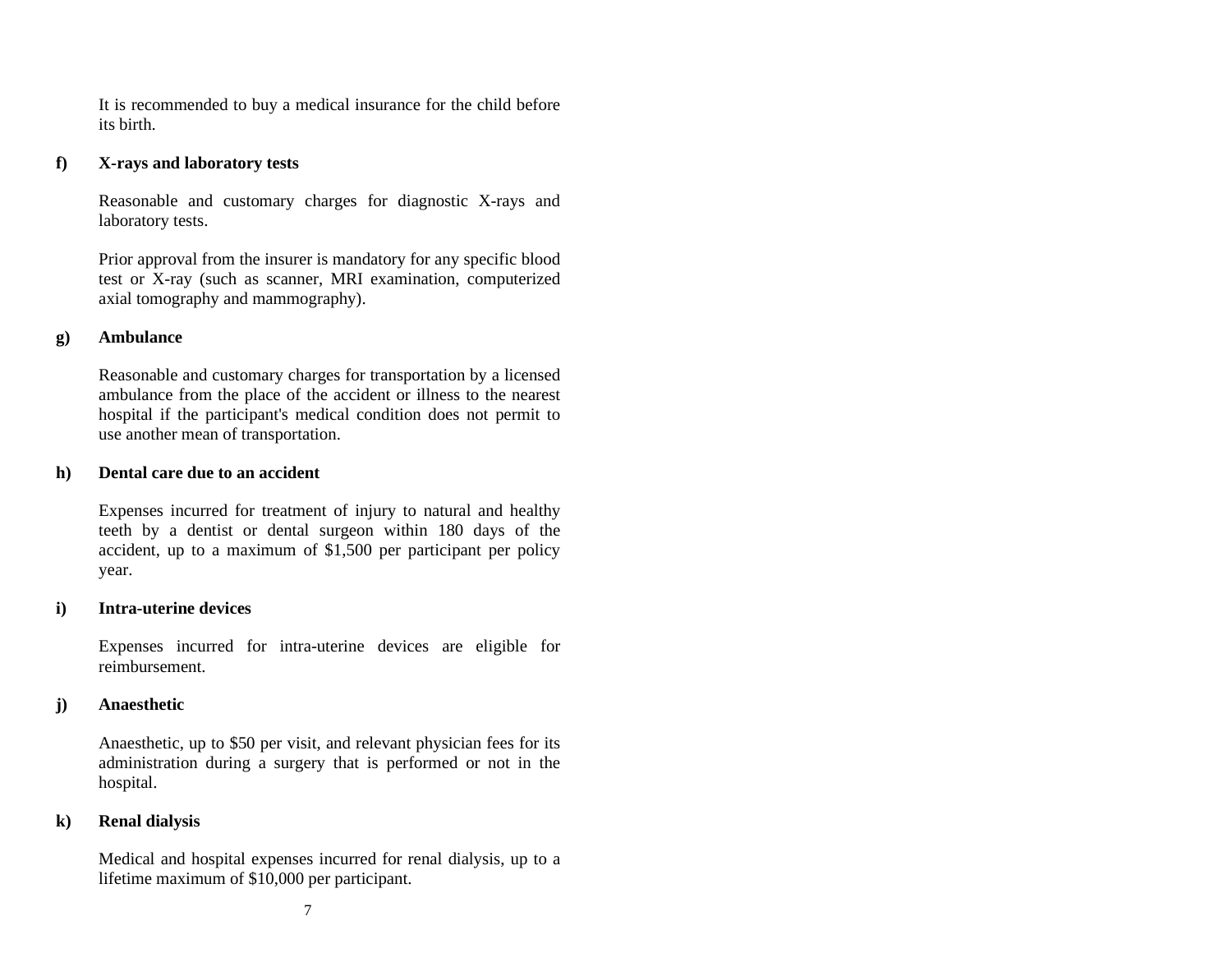# **l) HIV**

Expenses incurred for the treatment of HIV infection, with or without symptom, of acquired immunodeficiency syndrome (AIDS), of AIDS-related complex (ARC) or HIV presence, up to a lifetime maximum of \$10,000 per participant.

#### **m) Out of Quebec**

Reasonable and customary medical expenses incurred by the participant during a stay outside Quebec will be payable provided that a physician recommended **emergency treatment** for sudden and unexpected injury or illness which occurs during a trip of no more than:

- 14 days in the United States, in Canada or in the participant's country of permanent residence;
- 120 days in a country where an internship recognized by the University is offered and to which he is participating.

If the stay out of Quebec exceeds the maximum duration, the participant's coverage is interrupted until his return to Quebec and will be reinstated upon return.

Eligible expenses will not exceed customary and reasonable charges set by the government health insurance plan in the participant's province of residence during his enrolment in a Canadian accredited educational school.

Eligible emergency medical expenses during a stay outside Quebec include:

- Charges made for a stay in a public ward and for services and supply provided by the hospital;
- Medical care given by a physician or a duly licensed surgeon;
- Medical care received on an outpatient basis;
- Drugs available only on prescription of a physician;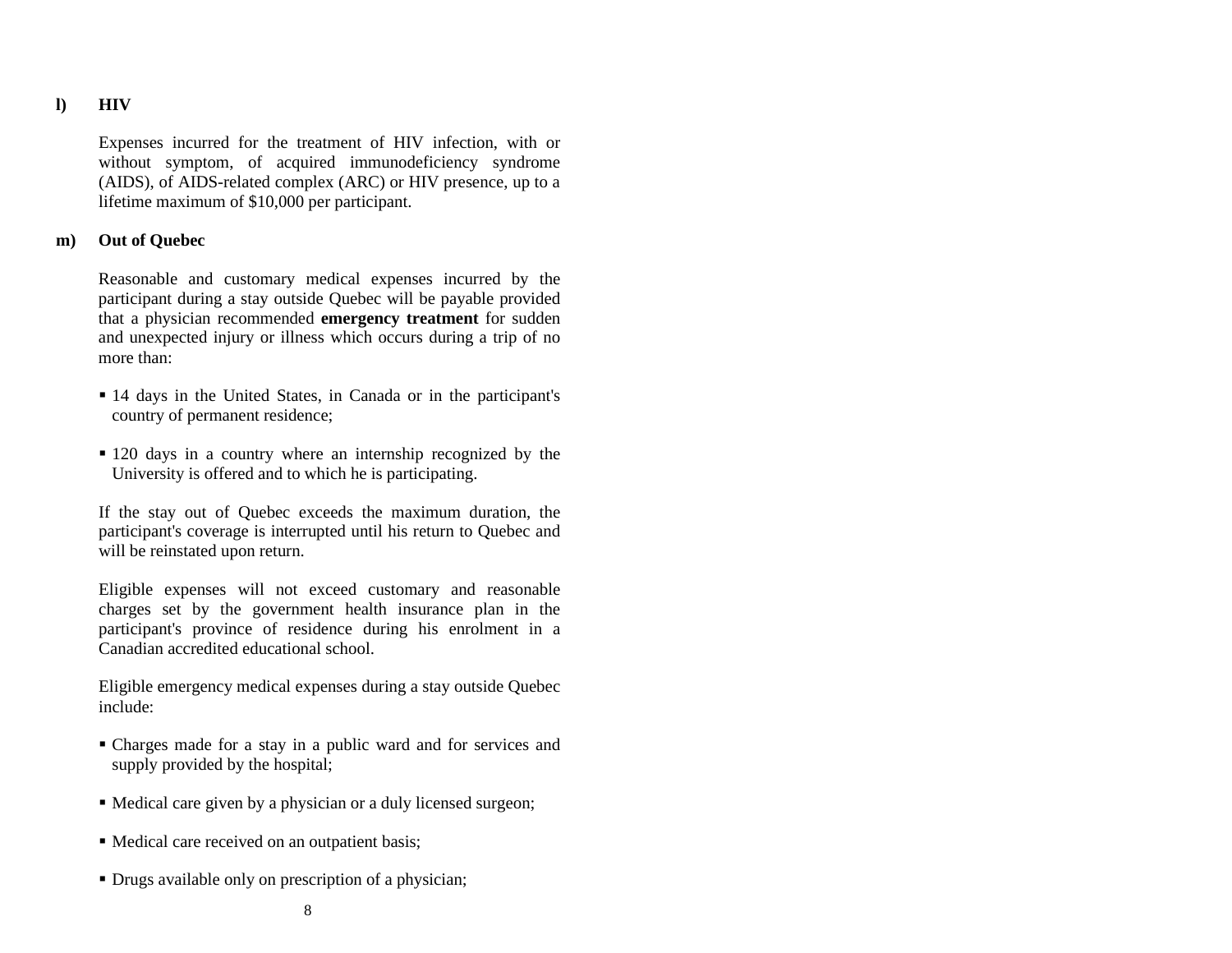- Transportation by ambulance, if the medical condition warrants it;
- Any other service or supply necessary from a medical point of view and usually covered under the policy coverage.

All exclusions, restrictions and deductibles under the basic and extended health care coverages apply to expenses incurred by the participant while staying outside Quebec.

**In case of medical emergency or hospitalization, before initiating any expenses, you must immediately contact our travel assistance firm "Assistel". To be in breach of that obligation can limit the reimbursement amount to \$50,000 in the United States.** 

#### **n) Voyage Assistance service**

If a participant incurs expenses as a result of an illness or accident in Quebec or if he incurs expenses for emergency treatment of an injury or sudden and unexpected illness outside Quebec, the participant can contact our travel assistance firm "Assistel" at any time. "Assistel" will take the necessary steps to provide the following services, if needed:

- a) 24-hour toll-free telephone assistance;
- b) referral to physicians or health-care facilities;
- c) assistance for hospital admission;
- d) cash advances to the hospital when required by the facility, as provided for in the contract;
- e) repatriation of the insured to his home city, as soon as his state of health permits it, as provided for in the contract;
- f) establishing and staying in contact with the insurer;
- g) handling arrangements in the event of death, as provided for in the contract;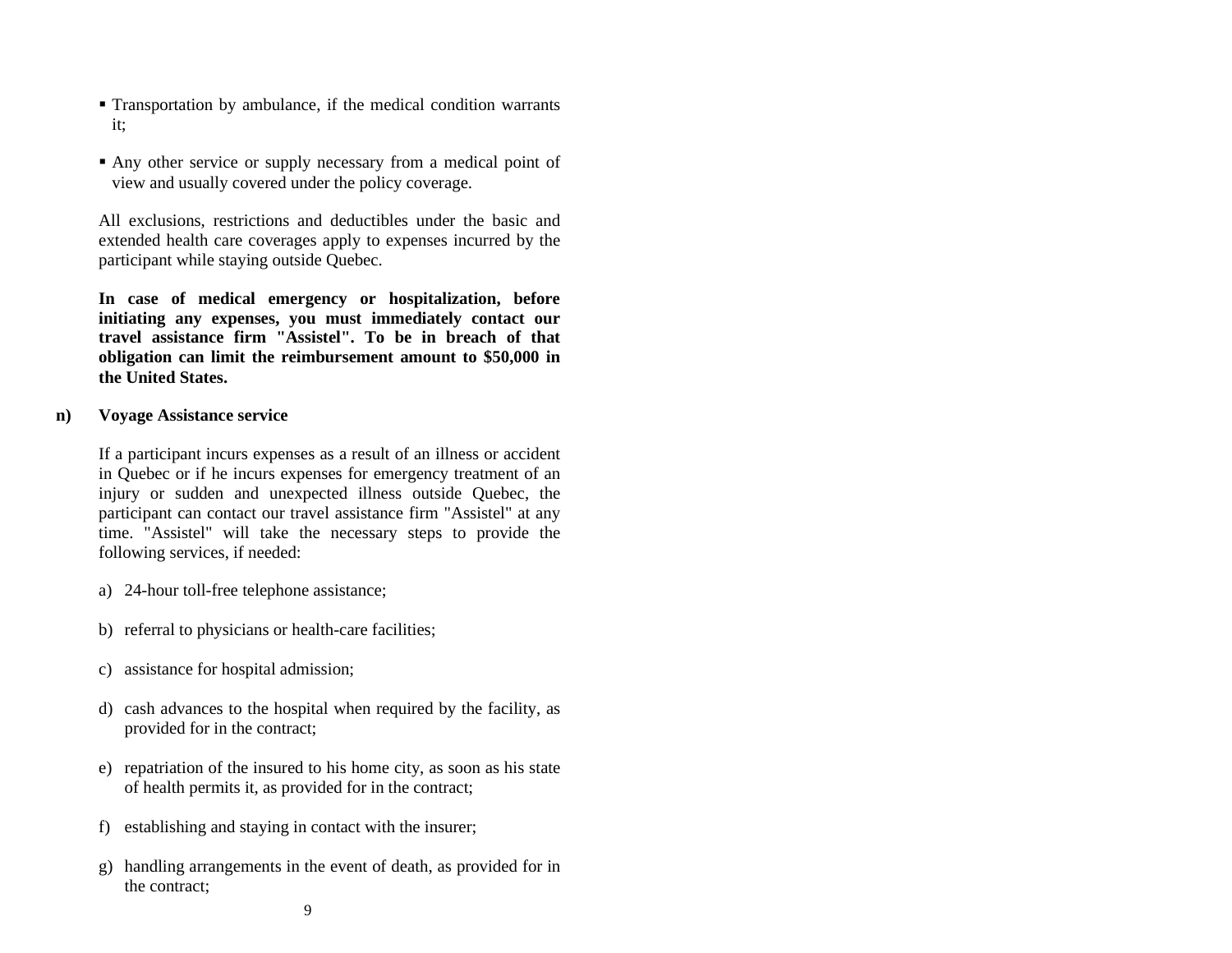- h) sending medical assistance and drugs to an insured who is too far from health care facilities to be transported there;
- i) translation services for emergency calls;
- j) transmission of urgent messages to close friends or family in case of emergency;
- k) information prior to departure concerning passports, visas and vaccinations required in the country of destination.
- Travel assistance is provided by "Assistel" 24 hours a day, year round. Here are the phone numbers to dial depending on the source of the call:

| <b>Calls</b> from                                | Dial                                           |
|--------------------------------------------------|------------------------------------------------|
| Montreal area                                    | $(514)$ 875-9170                               |
| Canada and United States                         | 1 800 465-6390<br>(toll-free)                  |
| Elsewhere<br>(excluding North and South America) | overseas $\cot^2 800\,29485399$<br>(toll-free) |
| Anywhere Worldwide<br>(collect call)             | $(514)$ 875-9170                               |

#### **o) Repatriation in case of complex and continuing medical care**

If the diagnostic shows that the participant's health condition requires a long-term hospitalization for complex and continuing medical care, reasonable and customary charges for participant's repatriation in his country of permanent residence by a proper mean of transportation, up to \$10,000. The repatriation is subject to the participant's attending physician and the insurer's medical consultant approvals.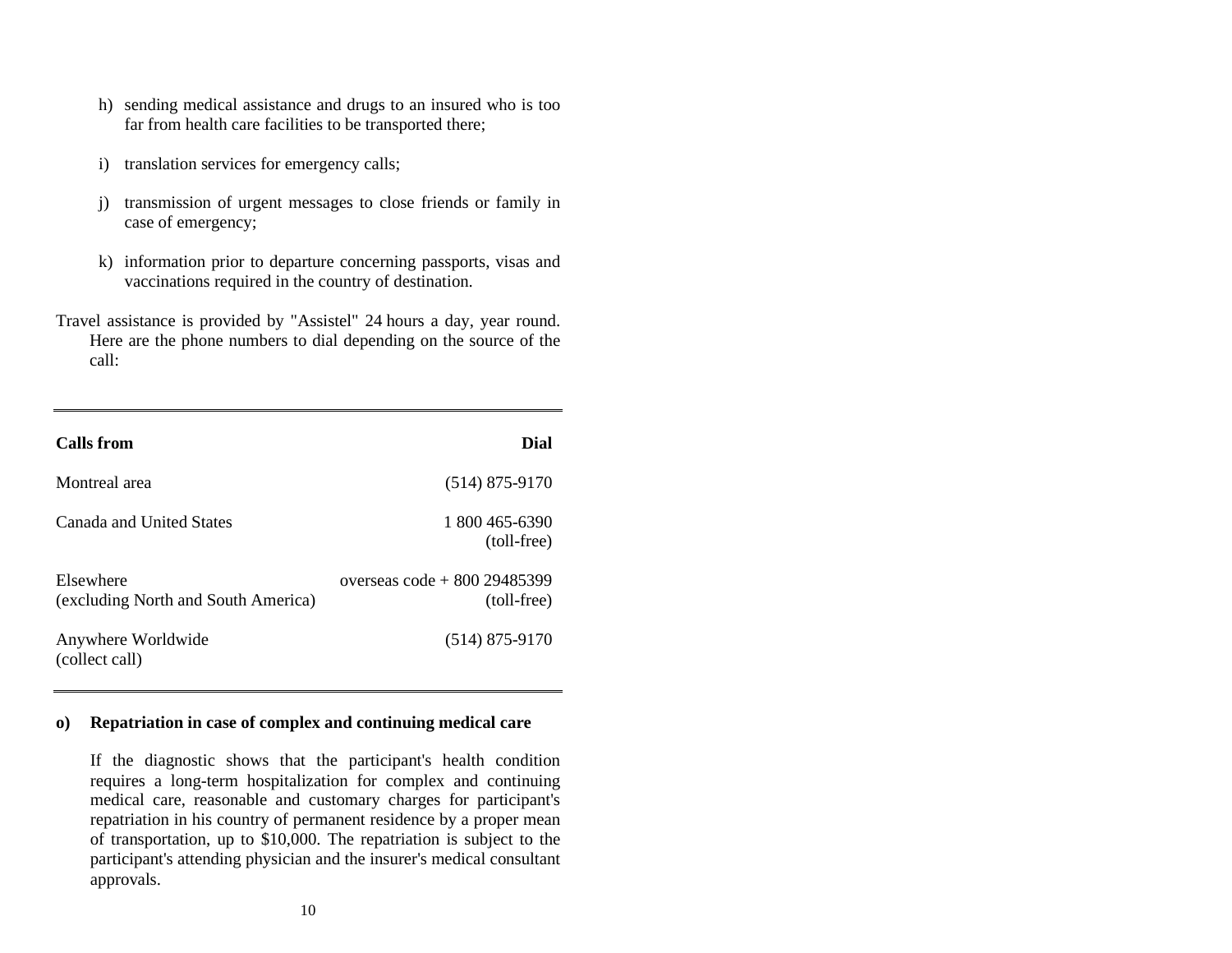In the case the participant does not comply with the insurer's decision to repatriate him in his country of permanent residence, the insurance terminates after the proposed repatriation date.

#### **p) Repatriation in case of death**

In the case of death of the participant, the insurer will reimburse the cost of preparing and returning the body of the deceased to his country of permanent residence, including ambulance fees and charges made for the stay in the morgue, up to \$10,000.

#### <span id="page-13-0"></span>**EXTENDED HEALTH CARE COVERAGE**

#### **Reimbursement**

Eligible expenses under the Extended Health Care Coverage are covered in full, in excess of a \$50 deductible per policy year.

#### **a) Physiotherapist**

Reasonable and customary charges for physiotherapy treatments dispensed by a licensed physiotherapist, up to \$750 per participant per policy year.

#### **b) Chiropractor**

Reasonable and customary charges made by a certified chiropractor, including x-rays for treatment purposes, up to \$500 per participant per policy year.

#### **c) Osteopath**

Reasonable and customary charges made by a certified osteopath, including diagnostic x-rays and laboratory tests, up to \$500 per participant per policy year.

#### **d) Podiatrist**

Reasonable and customary charges made by a podiatrist, including diagnostic x-rays and laboratory tests, up to \$500 per participant per policy year.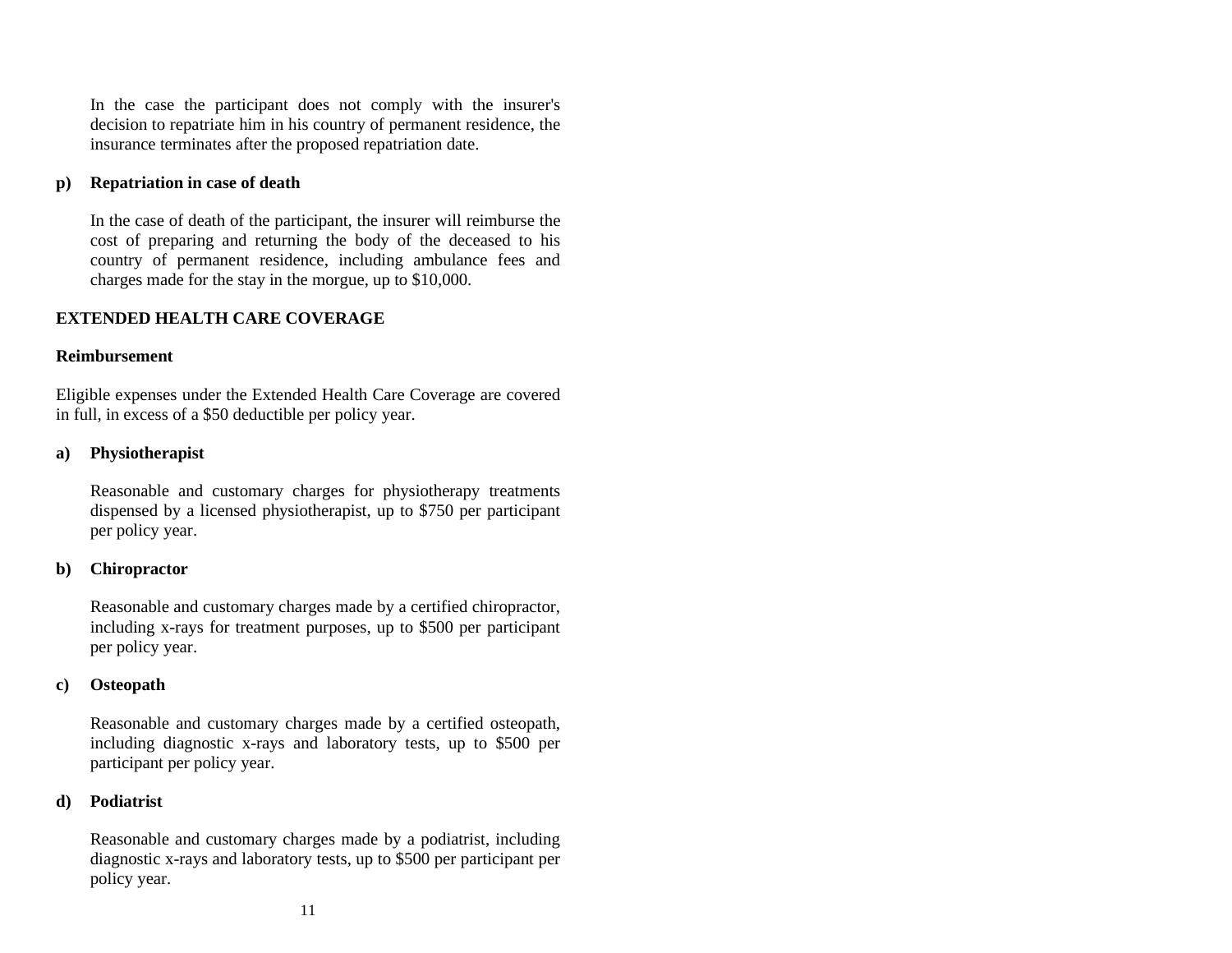# **e) Psychologist**

Reasonable and customary charges incurred for the services of a licensed psychologist, up to \$500 per participant per policy year.

#### **f) Nursing care**

Reasonable and customary charges for the services of a graduate nurse who does not ordinarily reside with the participant and who is not a member of participant's or dependents' immediate family. Services must be prescribed by a physician or a duly licensed surgeon.

Charges must not exceed the daily rate for the public ward in a hospital. Care must be provided in the home of the participant for the sole purposes of replacing a hospital stay and is limited to 60 days per injury, illness or accident per participant per policy year.

#### **g) Other supplies and services**

Upon prior approval of the insurer, current expenses for rental of light weight health appliances such as crutches, plasters, splints, canes, arm supports, trusses, orthopaedic supplies, walkers as well as conventional wheelchairs and conventional hospital beds.

Such appliances must be prescribed by the attending physician and necessary from a medical point of view. Rental fees must not exceed the purchase price.

Reasonable and customary charges incurred for whole blood, blood plasma and oxygen, including the rental equipment for its administration.

#### <span id="page-14-0"></span>**EXCLUSIONS**

No reimbursement is made for expenses incurred directly or indirectly for the following:

a) hearing aids, glasses, contact lenses, dental prostheses or artificial limbs;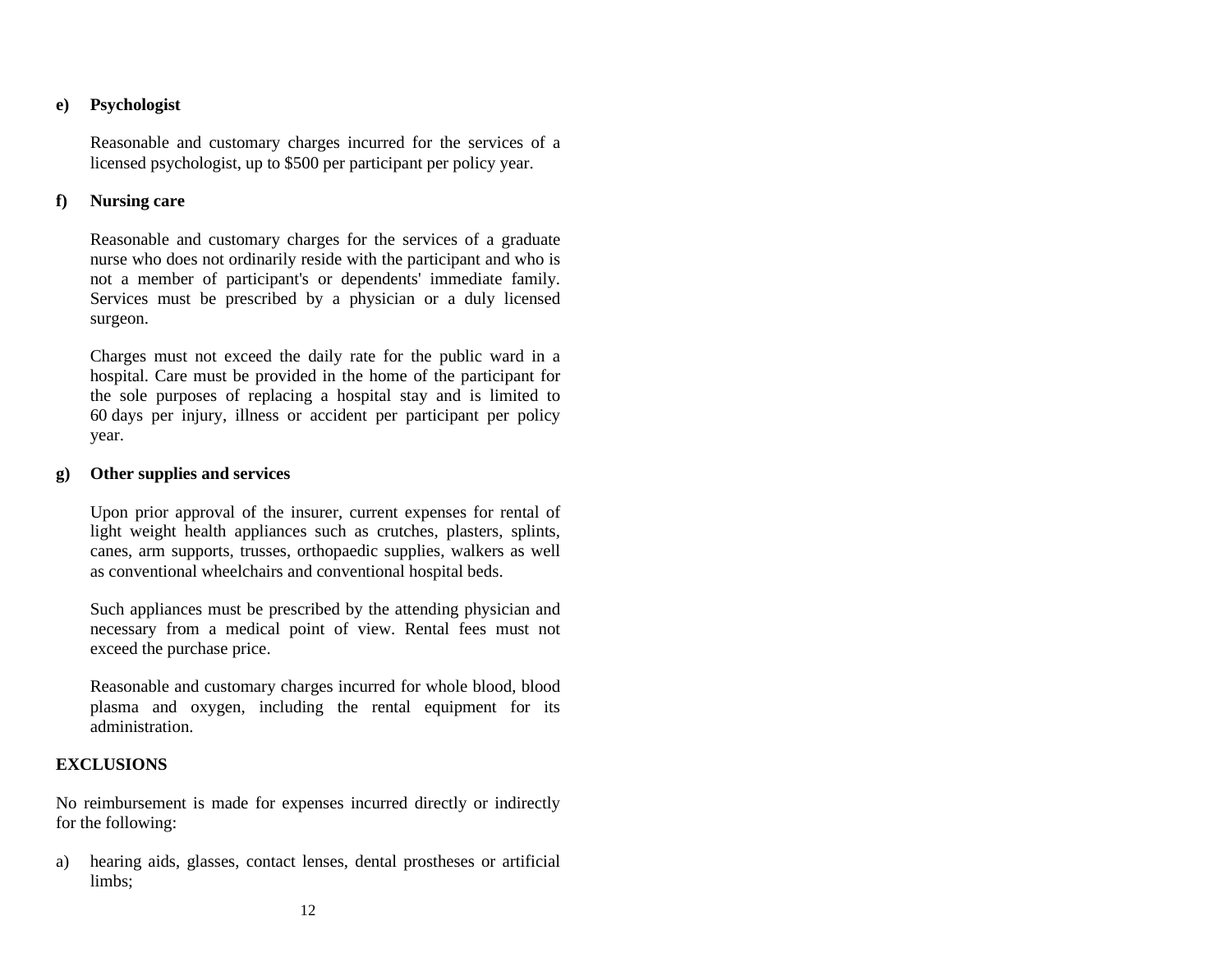- b) flight aboard any aircraft except solely as a passenger in a public carrier licensed for carriage of passengers for gain or hire;
- c) annual medical checkup (routine or not) except a consultation for birth control;
- d) medical exam required by a third party, including medical exams for immigration purposes, telephone consultations with a physician, acupuncture, experimental drugs, preventive medications or vaccines;
- e) elective treatment or surgery;
- f) cosmetic or plastic surgery;
- g) treatment, surgery or dental procedure, subject to the provisions applicable in case of accident;
- h) civil or foreign war, acts committed by foreign enemies, hostilities (declared or not), rebellion, revolution, insurrection or military power;
- i) committing, or attempting to commit an illegal act or criminal offence;
- j) organ and bone marrow transplantation;
- k) treatment considered as experimental in nature and that is not of common use as per Canadian Medical Association;
- l) treatment in a rehabilitation centre, a convalescent home or travel for health reasons;
- m) speech therapy treatments;
- n) dietary services, except for diabetes cases;
- o) naturopathy or massage therapy services;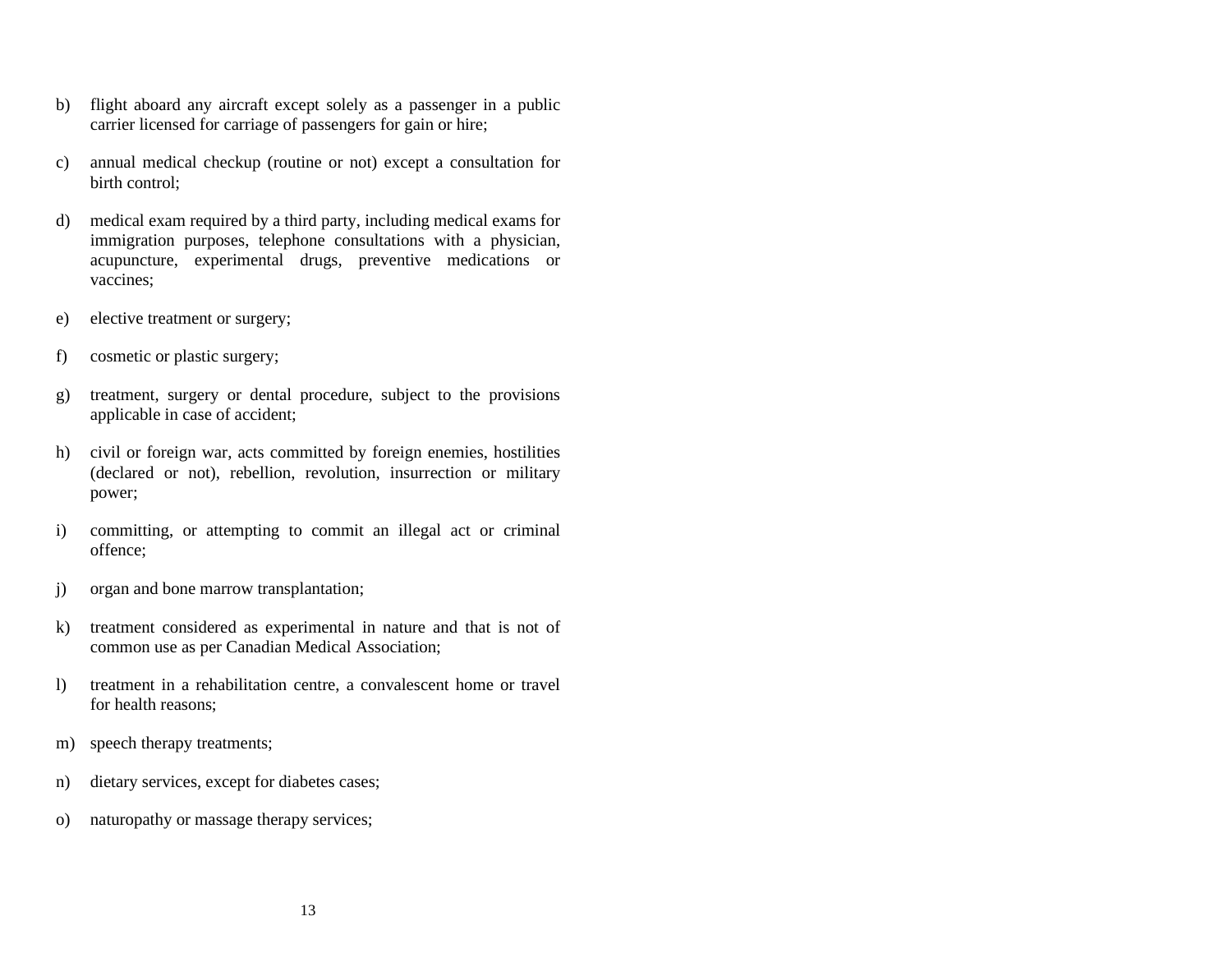- p) treatment or surgical procedure while travelling, if the purpose of the trip is to receive medical or hospital services, even if the trip is made on recommendation of a physician;
- q) any treatment or hospitalization related to a relapse of an illness for which the participant has already been repatriated in his country of permanent residence;
- r) drugs, hormones, products and injections used in the treatment of obesity;
- s) products and drugs used for the treatment of sexual dysfunctions;
- t) drugs that are not covered under the Quebec general drug insurance plan;
- u) expenses incurred for services, products or drugs that are used to treat specific conditions other than those for which they are approved by Health Canada;
- v) expenses incurred for services, products or drugs that are taken in a higher dose, greater quantity or at a frequency that exceeds the insurer's criteria of good clinical practice.

Benefits may be limited or no reimbursement made for services, drugs or supplies available at a supplier of the preferred providers network but obtained from another supplier.

Exclusions applicable to drugs requiring prior authorization: The Insurer reserves the right to apply certain restrictions, exclusions and limitations namely to services, products or drugs that do not meet the Insurer's prior authorization criteria as of the date the expense is incurred.

Additional Drug restrictions: The Insurer reserves the right to apply certain restrictions for the reimbursement of drugs for which a less expensive equivalent drug is available on the market;

Additional Limitations Applicable to Drugs: For biologic drugs, the Insurer reserves the right to reimburse a less expensive biosimilar drug if available on the market.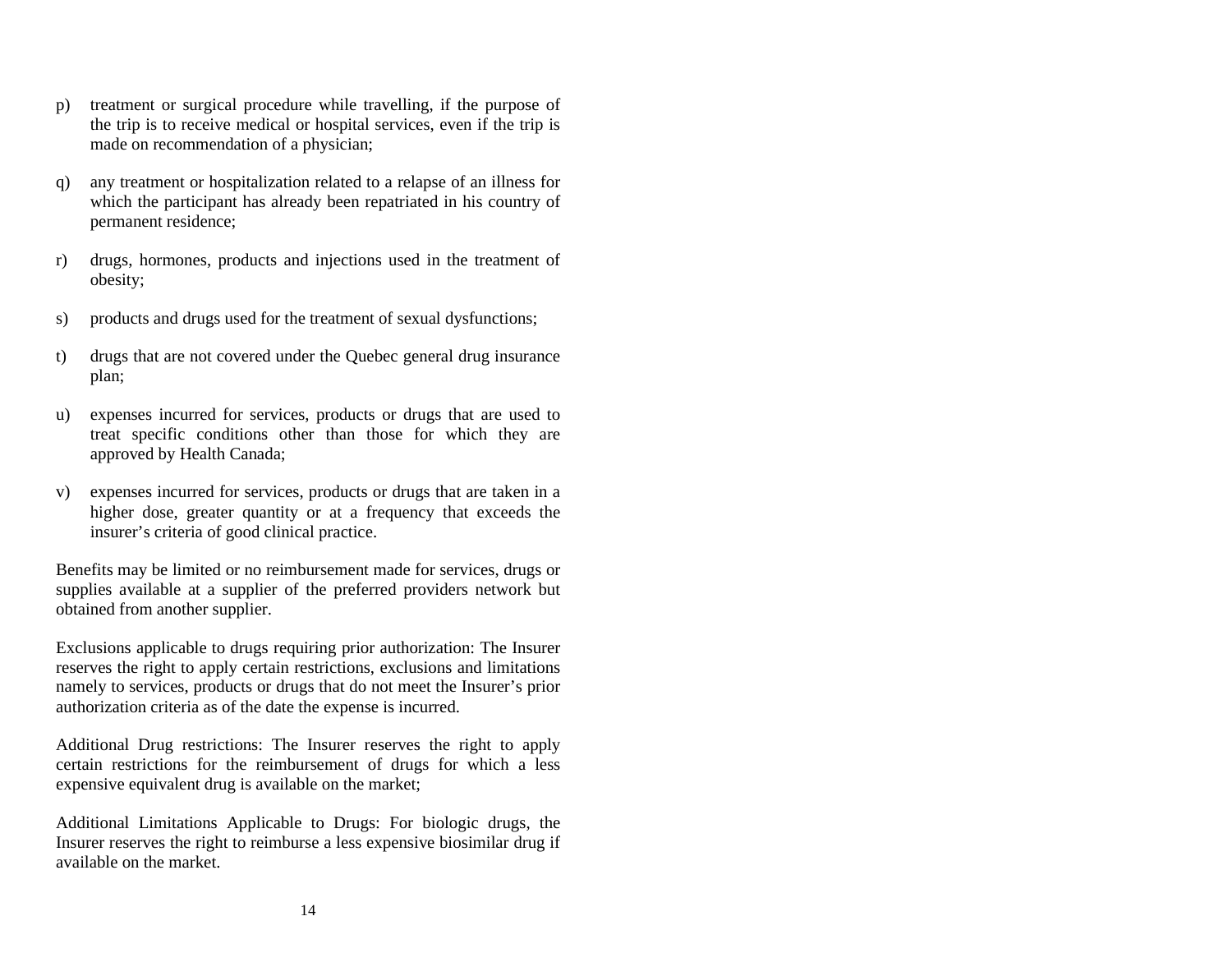Additional Exclusions Applicable to Drugs. No reimbursement is made for:

- a) Drugs or products that are on the Insurer's list of excluded drugs or products. This list is available on the Insurer's website. In part, the list is based on the drug or product's effectiveness and cost, clinical practice guidelines and recommendations issued by health technology assessment agencies.
- b) Drugs or products that are or should be administered in a hospital or hospital setting, as determined by the Insurer. This includes drugs or products that require special supervision during treatment due to the severity of the patient's condition, the complexity of the treatment or for safety reasons. In part, the Insurer uses information from Health Canada approved product monographs and recommendations issued by health technology assessment agencies to make its determination.

# <span id="page-17-0"></span>**PRE-EXISTING CONDITIONS**

Expenses incurred for any illness, injury or pregnancy the symptoms of which manifested themselves before the start date of insurance and for which the participant has consulted a health professional or has received medical treatment, care or medical services or medication:

- a) during the 3-month period prior to the effective date of insurance; or
- b) during the 12-month period following the effective date of insurance,

are eligible up to a lifetime maximum of \$ 10,000 per participant, subject to the provisions under paragraph e) Maternity, of the basic coverage.

Asthma, epilepsy and diabetes are not considered as pre-existing conditions.

<span id="page-17-1"></span>Any interruption or break in study during a school term or study program results in the suspension of the student's insurance and loss of his eligibility for insurance. Consequently, a student who wishes to enrol to insurance again thereafter is subject to this provision and to the limitations applicable to the pre-existing conditions.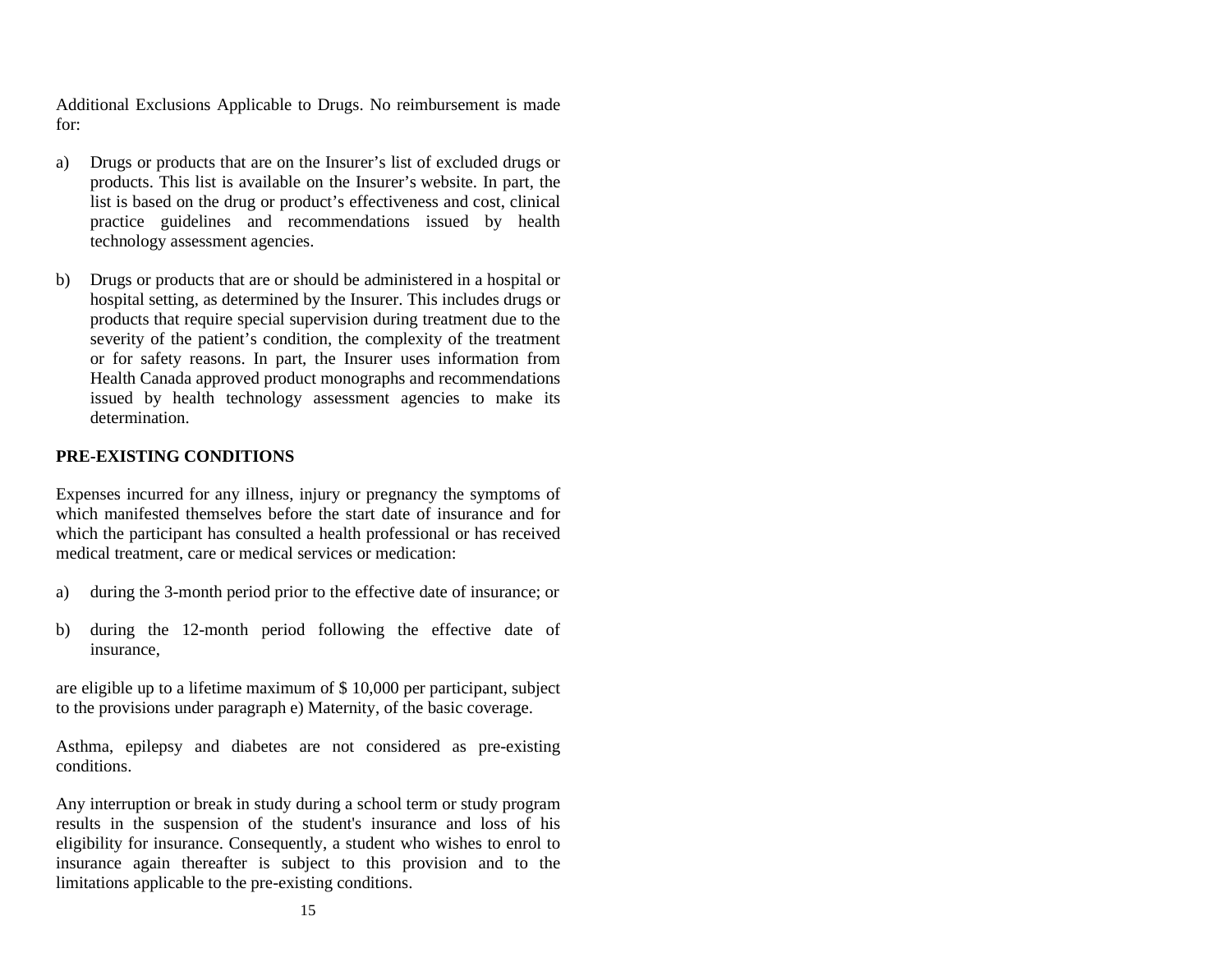# **VISITORS TO CANADA INSURANCE OFFER**

Visitors to Canada insurance is not included in this group insurance plan offered. However, it is available through the insurer.

This insurance provides for the reimbursement of reasonable and customary medical expenses incurred by any one of the participant's dependents visiting Canada, provided a physician recommended **emergency treatment** for sudden and unexpected injury or illness which occurs during the dependent's stay in Canada, up to:

- $\blacksquare$  \$150,000;
- a maximum stay of 365 days.

Eligible expenses during the dependent's stay in Canada include:

- Hospital care;
- Medical care and services (physician, surgeon, etc.);
- Care and services prescribed by a physician (medications, lab tests, x-rays, etc.);
- Living expenses;
- Dental care:
- Transportation costs (ambulance, repatriation, etc.);
- Certain death-related expenses.

For more information, the participant may visit desjardins.com/visitorstocanada.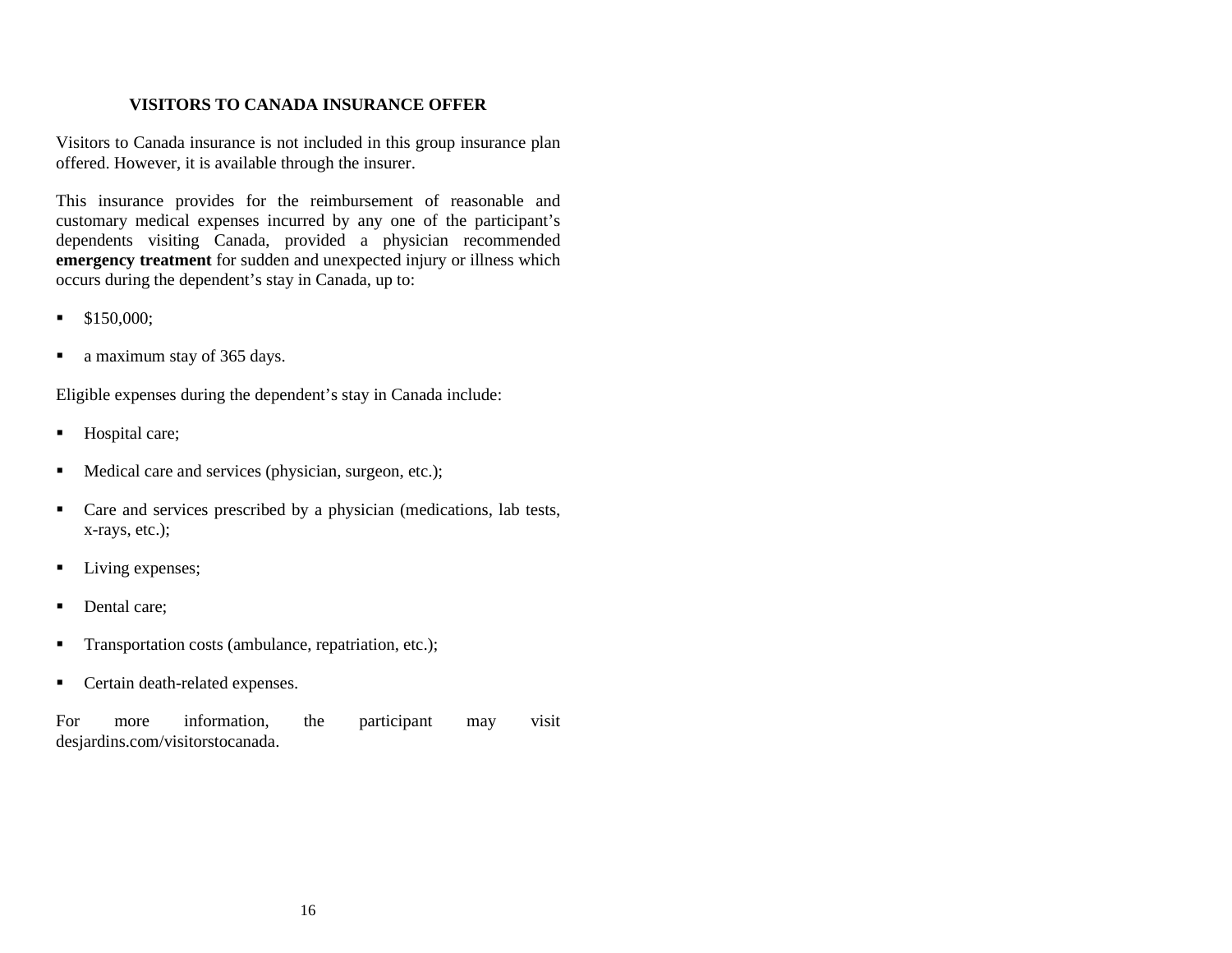The participant may enrol to this insurance for his spouse and children online at [www.visitorstocanadadesjardins.com](http://www.visitorstocanadadesjardins.com/) or by phone using the following numbers:

- Canada and U.S.: 1-855-440-9884 (toll-free)
- Other countries: 418-647-5476

However, the Participant who wants to enrol to this insurance for his children under age 18 only must call using the numbers above.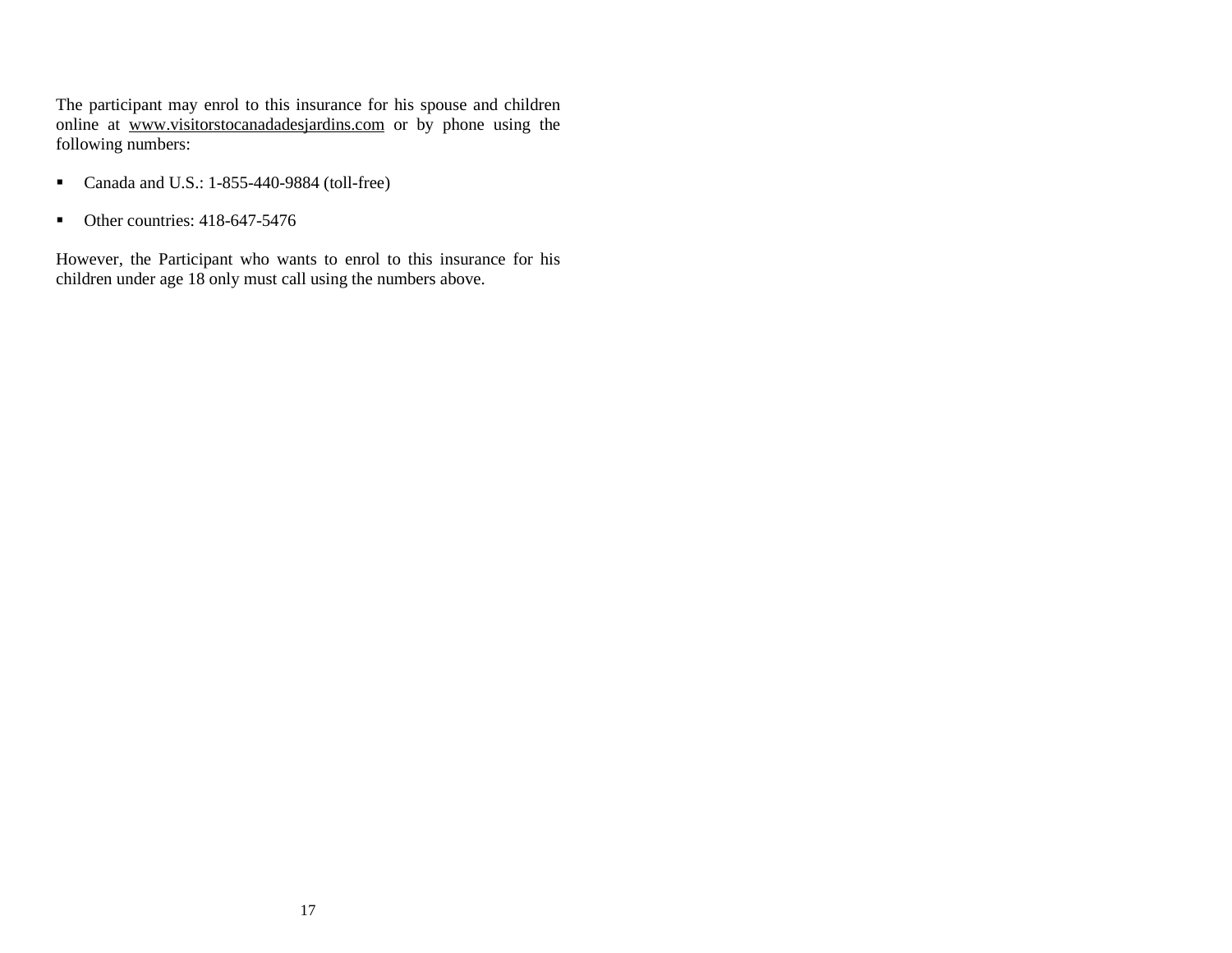# **GENERAL PROVISIONS**

#### <span id="page-20-1"></span><span id="page-20-0"></span>**DEFINITIONS**

Accident: an unintentional, sudden, fortuitous and unforeseeable event due exclusively to an external cause of violent nature that inflicts, directly and independently of any other cause, bodily injuries.

Contractual year: 12-month period from September  $1<sup>st</sup>$  to August  $31<sup>st</sup>$  of the following year.

Deductible: non refundable amount hold each year by the insurer on the eligible expenses of the Extended Health Care Coverage.

Emergency: situation when an immediate medical treatment is required to ease pain or an acute suffering as a result of an illness or unforeseeable and unexpected injury occurring during a stay outside Quebec. Furthermore, it must be impossible to postpone the medical treatment until the participant returns to his province of residence.

Foreign student: for the purpose of health and hospitalization insurances, a student **enrolled at the University or deemed to be enrolled at the University** and who is not a Canadian citizen or a permanent resident.

However, a student who is a Canadian citizen, who lives outside Canada and comes back to Quebec to study without residing in Quebec on a permanent basis, is considered as a foreign student under the group insurance plan.

Hospital: any hospital that is designated as such by law and is intended to provide hospital care and services. The hospital must be approved and covered under a provincial hospital insurance act (outside Canada, any hospital with a similar status).

Illness: any health deterioration or bodily disorder certified by a physician, including pregnancy and any complication thereto or for childbirth, including caesarean section. This definition also includes therapeutic abortion performed by a licensed physician.

Injury: bodily injury for which a medical treatment is necessary.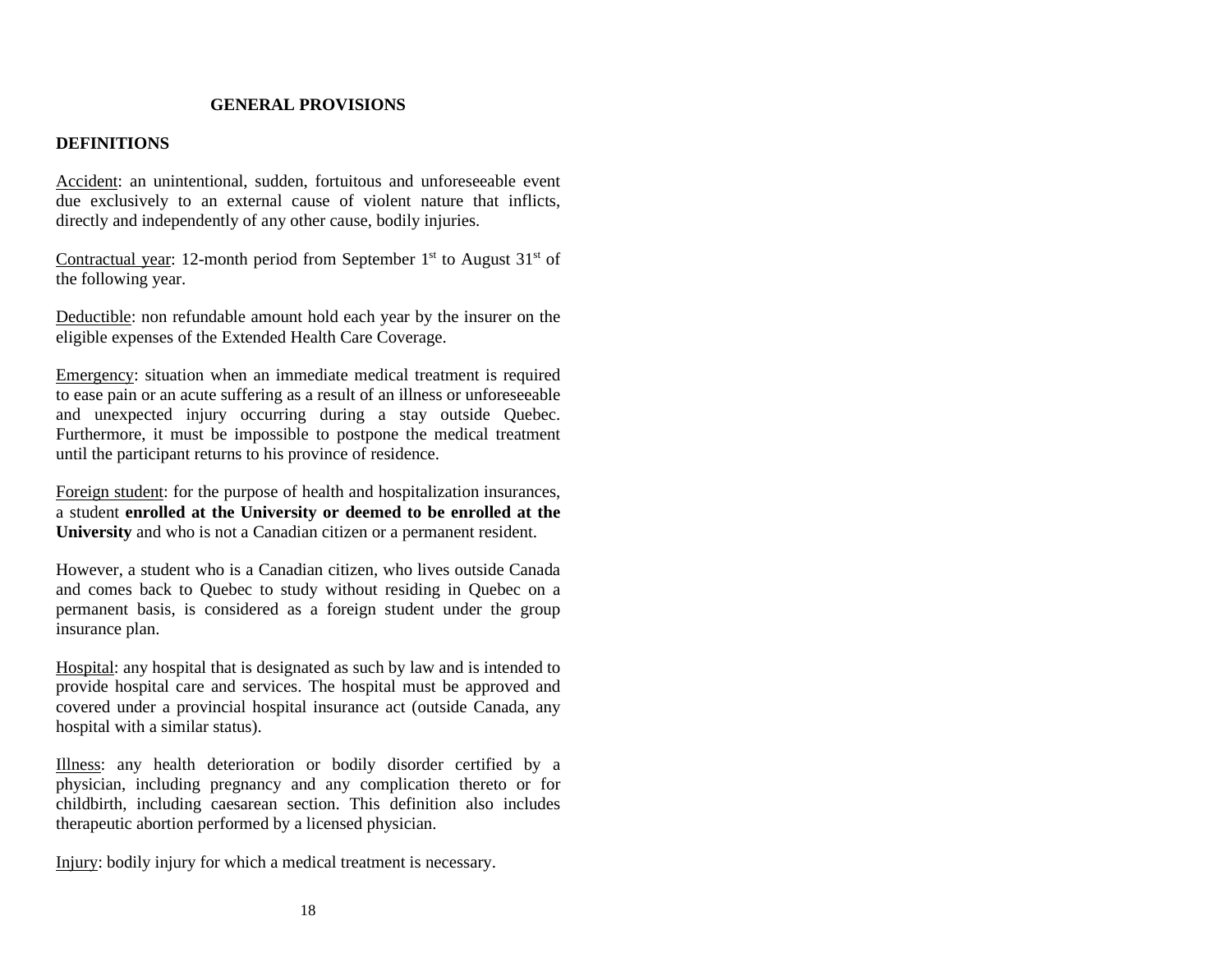Participant: a foreign student entitled to insurance.

Patient assistance program: means the program offered by some drug manufacturers to provide Insured Persons with information, education and financial assistance if they are prescribed certain drugs.

**Exclusion:** If an Insured Person refuses to enrol in such a program, this person might not be eligible for reimbursement of the drug expenses.

Patient support program: means the program providing support to help Insured Persons manage their health and medication.

**Exclusion:** If an Insured Person refuses to enrol in such a program, this person might not be eligible for reimbursement of the drug expenses.

Physician: any legally qualified medical practitioner lawfully entitled to practice medicine.

Policyholder/University: participating institutions in the group insurance plan.

Preferred providers network: the Insurer may select suppliers for the distribution of drugs and supplies and may restrict payment for Eligible Expenses incurred at another supplier.

# <span id="page-21-0"></span>**ELIGIBILITY**

Any foreign student enrolled at a University is eligible for insurance.

# <span id="page-21-1"></span>**PARTICIPATION**

Participation is compulsory for any eligible foreign student and becomes effective on the date the student enrols at the University.

However, any eligible foreign student is exempted from participating if he proves to the satisfaction of the University that he was granted health or hospitalization insurance as a recipient of a scholarship from an organization or if he proves his eligibility under a health and income security reciprocal agreement.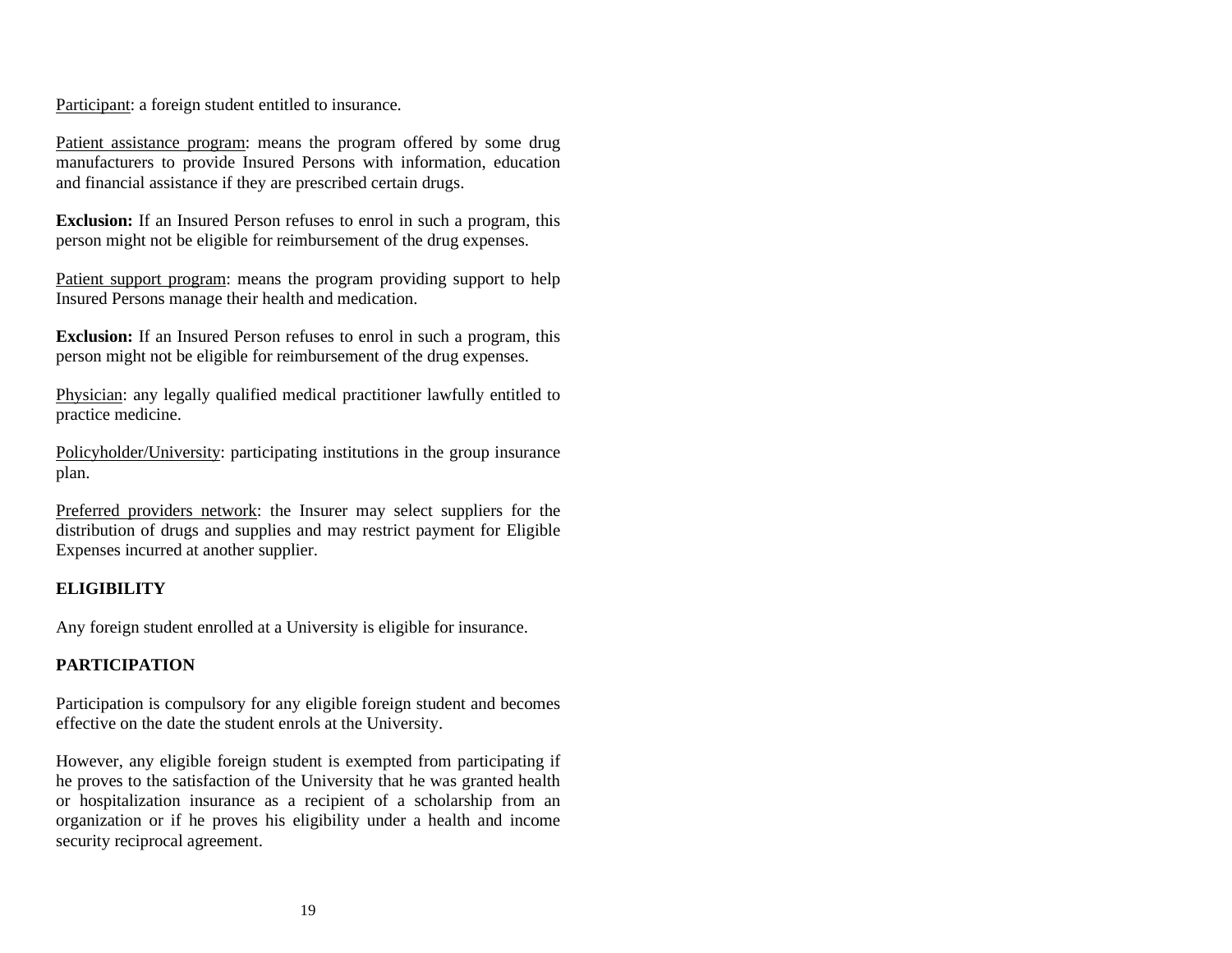# <span id="page-22-0"></span>**EFFECTIVE DATE OF COVERAGE**

The effective date of coverage is that indicated on the application form provided by the University. However, for a new student who holds a letter confirming his admission at the University, the insurance will be effective on the 15 of the month preceding the beginning of the first session at the University or, if later, on the date the student arrives in Quebec.

# <span id="page-22-1"></span>**EXTENT OF PROTECTION**

The participant's protection is effective in Quebec, 24 hours a day. The protection is also effective in case of emergency while the student temporarily stays out of Quebec.

# <span id="page-22-2"></span>**TERMINATION OF INSURANCE**

Insurance of a participant ceases on the earliest of the following dates:

- a) the date the period covered by the premiums paid to the insurer for the participant expires;
- b) the date the foreign student is eligible to a government health care plan in Canada;
- c) notwithstanding paragraph d) below, the date coinciding with the 15<sup>th</sup> day of a stay outside Quebec in the United States, in Canada or in his country of residence, regardless of the purpose of the trip;
- d) the date coinciding with the  $121<sup>st</sup>$  day of a stay outside Quebec where he is participating to an internship recognized by the University;

However, in all cases hereinabove mentioned in paragraphs c) and d), insurance will be reinstated upon return in Quebec.

- e) the date the foreign student permanently leaves Quebec;
- f) the first day of the month following the  $65<sup>th</sup>$  birthday of the participant;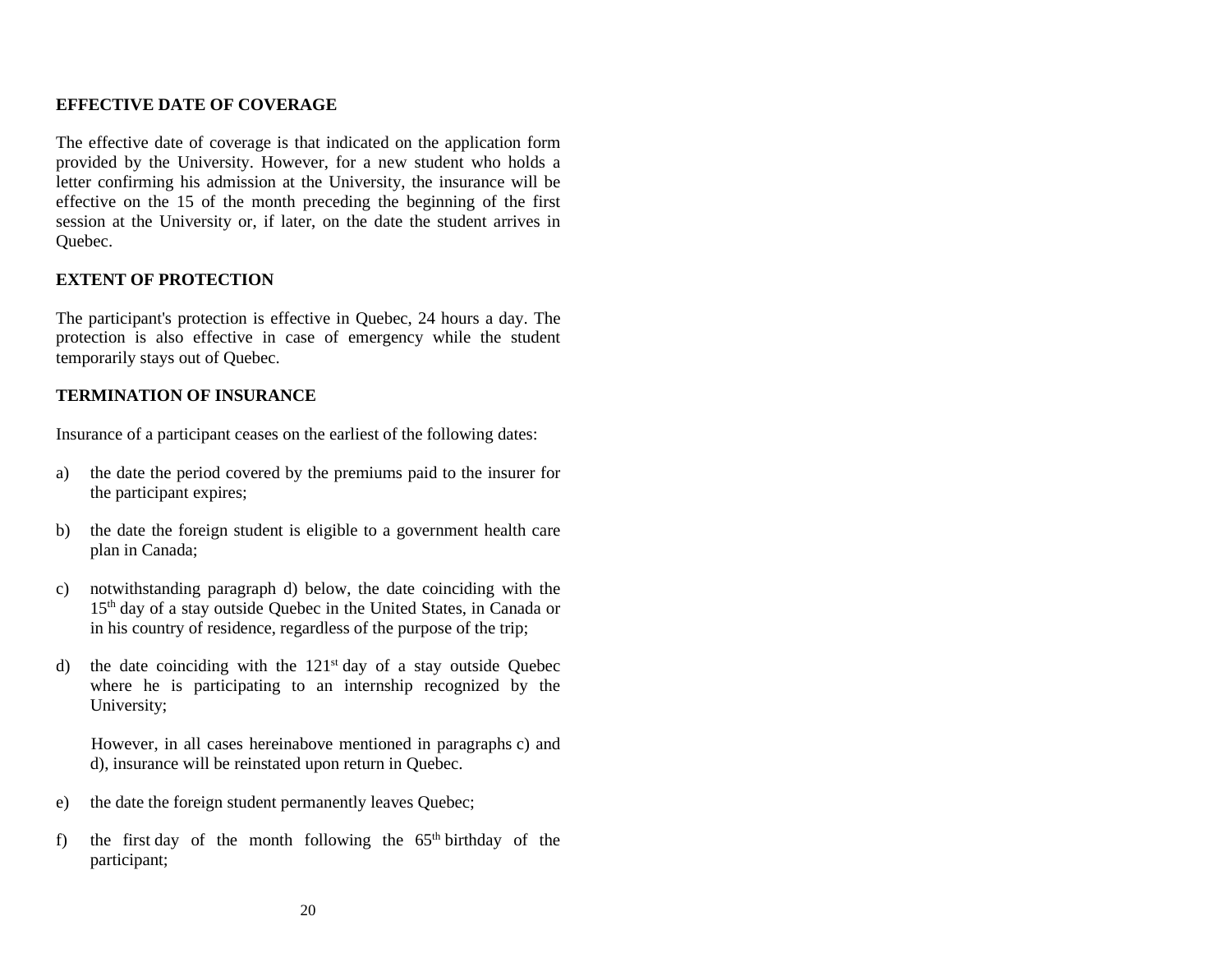- g) the date on which the student is no longer enrolled in the University;
- h) the date on which the contract terminates.

# <span id="page-23-0"></span>**COORDINATION OF BENEFITS**

If the participant is insured under another insurance plan or any other social law effective in his province of residence, and is therefore entitled to receive a reimbursement for expenses that are covered under this policy, the insurer's responsibility under this policy is limited to the unpaid balance of eligible expenses.

Benefits payable under any other insurance plan include benefits the participant would have been entitled to receive if a claim had been submitted.

# <span id="page-23-1"></span>**APPLICABLE LAWS AND JURISDICTION**

Any provision under the policy that is not compliant with applicable laws is presumed null and void. Even if a provision prohibited by law is included in the policy, all other provisions of the policy will still remain in force.

The policy, its interpretation, execution, application, validity and effects are subject to the laws applicable in Canada and in a province and that govern, partially or totally, all of its provisions.

Any dispute resulting from its conclusion, interpretation or execution will be exclusively submitted to the competent court in the Canadian province agreed upon between the parties.

# <span id="page-23-2"></span>**CLAIMS**

The settlement of claims depends on the analysis of the information provided by the claimant on the claim form. Accurate information ensures the prompt settlement of a claim. Insurance claim forms are available at the insurer's head office and from the group insurance administrator of the University where the student enrolled.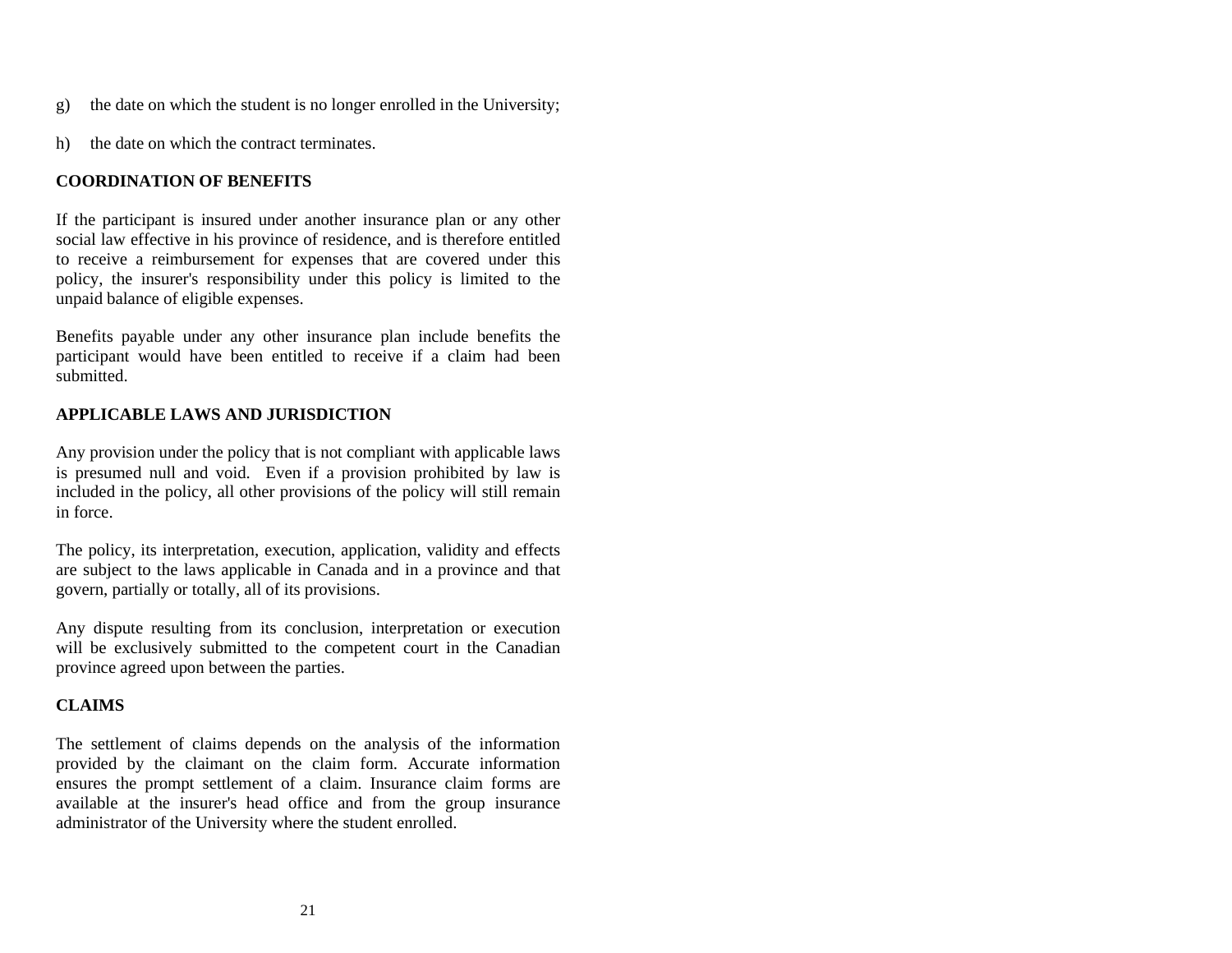All benefits are payable in Canadian currency to the participant. However, when the claim is about an unpaid account of covered expenses, benefits are paid to the supplier of the covered services.

#### **The insurer is not liable for claims submitted more than 12 months after the event that gives rise to the claim occurred.**

Duly completed claim forms along with the receipted original invoice must be returned to:

#### **DESJARDINS FINANCIAL SECURITY LIFE ASSURANCE COMPANY 200, rue des Commandeurs Lévis, Québec G6V 6R2**

For additional information regarding insurance coverages, insurance claims or hospitalization claims, the participant can contact our client contact centre between 8 a.m. and 5 p.m., Monday through Friday at the following numbers:

| Quebec area:             | $(418)$ 838-7580 |
|--------------------------|------------------|
| Other areas (toll-free): | 1 866 838-7580   |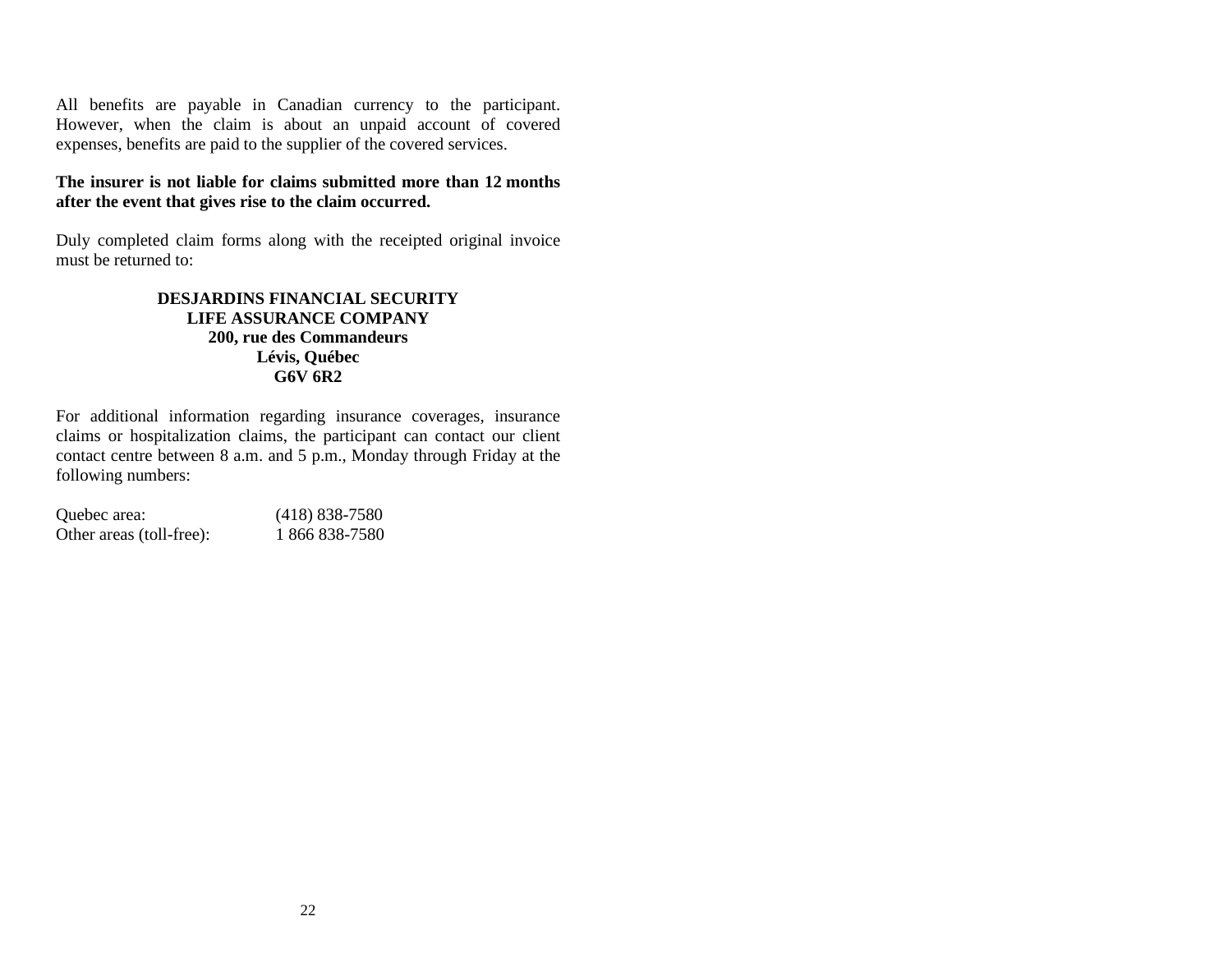You can also contact us by electronic mail at the following address:

#### **groupservice@dfs.ca**

Beyond opening hours, in case of medical emergency or hospitalization in your province of residence or elsewhere in Canada, you can contact our "Assistel" voyage assistance service, 24 hours a day, year round, at the following numbers:

| <b>Calls</b> from                                | <b>Dial</b>                                    |
|--------------------------------------------------|------------------------------------------------|
| Montreal area                                    | $(514)$ 875-9170                               |
| Canada and United States                         | 1 800 465-6390<br>(toll-free)                  |
| Elsewhere<br>(excluding North and South America) | overseas $\cot^2 800\,29485399$<br>(toll-free) |
| Anywhere Worldwide<br>(collect call)             | $(514)$ 875-9170                               |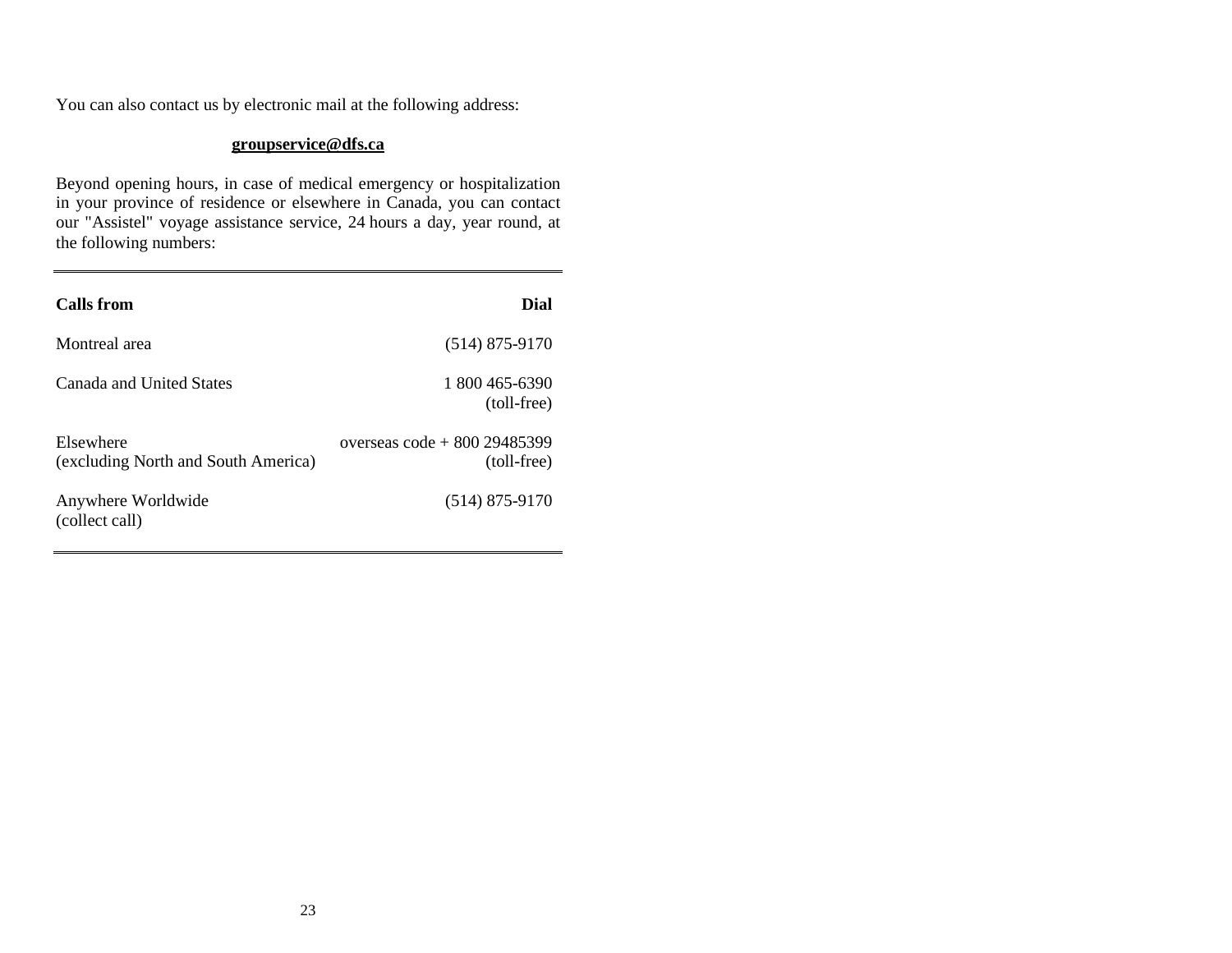#### **HEALTH ASSISTANCE SERVICE**

<span id="page-26-0"></span>Health Assistance service is a confidential telephone service enabling you to speak with health care professionals and to obtain information on health, nutrition, physical fitness, immunization, childcare, lifestyle, availability of local resources, etc. This service is offered to you 24 hours a day, year round, at the following numbers:

Montréal area: (514) 875-2632 Other areas (toll-free): 1 877 875-2632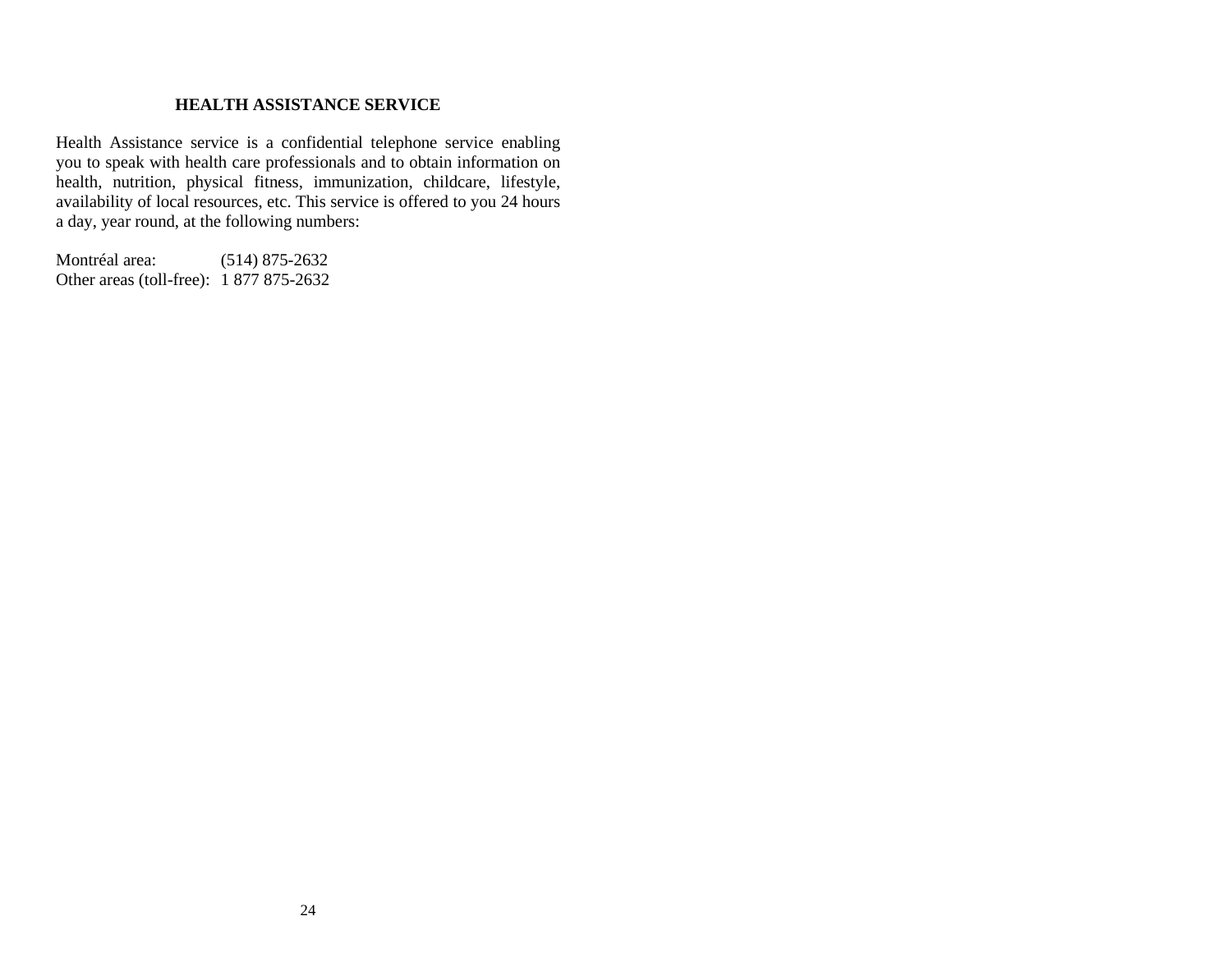# **YOU SHOULD KNOW**

#### <span id="page-27-0"></span>**HEALTH INQUIRIES**

There are 2 ways to reach us for any question about Eligible Expenses under the Basic and Extended Health Care Coverages:

**By e-mail at:** Groupservice@dfs.ca

**By phone at:** 1 800 263-1810

For a better experience, it is important to have the policy number and the certificate number ready when an agent is available to take the call.

# **GENERAL INQUIRIES**

To obtain any other information, visit the "Contact us" section of Desjardins Financial Security's website at **[www.desjardinslifeinsurance.com](http://www.desjardinslifeinsurance.com/)**.

#### **BENEFICIARY**

**This provision removes or restricts the right of the Participant to designate persons to whom or for whose amounts are to be payable for some benefits:** 

Only the benefits that include a benefit payment in the event of the Participant's death are subject to the designation of beneficiary(ies), and the same designation applies to all these benefits.

#### **ACCESS TO THE POLICY**

Upon request to Desjardins Financial Security, the Participant may obtain a copy of his application, his insurability report and the policy.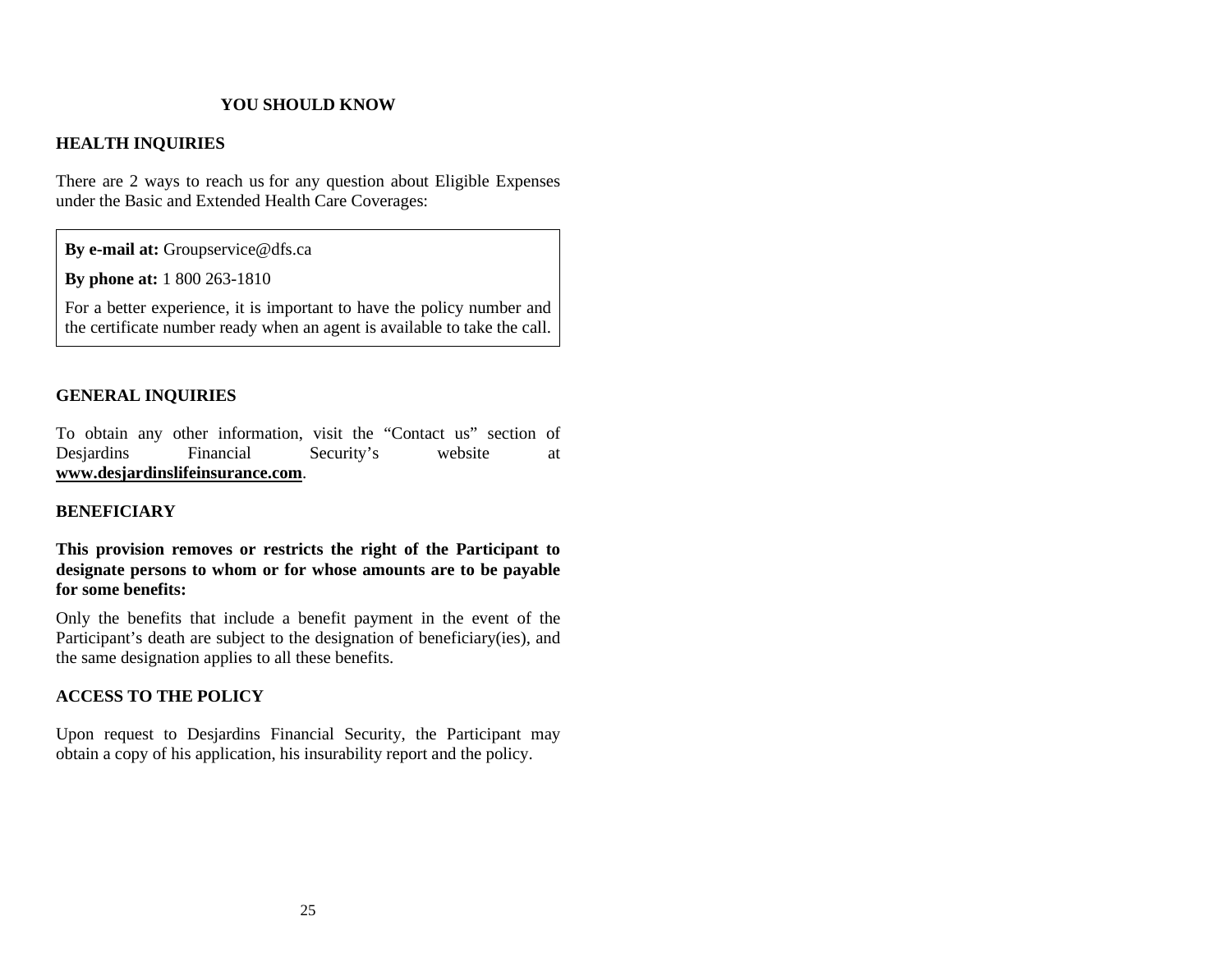# **HOW TO FILE A COMPLAINT**

If a Participant is unhappy about something we've said or done, feels they've been wronged or wants us to take corrective action he can file a complaint with the Dispute Resolution Officer at Desjardins Financial Security. The role of the Officer is to evaluate the merit of the decisions and practices of the company when one of its customers believes he has not received the service to which he was entitled.

There are 3 ways to reach the Dispute Resolution Officer

| In writing, at the following address: |
|---------------------------------------|
| Dispute Resolution Officer            |
| Desjarding Financial Security         |
| 200, rue des Commandeurs              |
| Lévis (Québec) G6V 6R2                |
| By e-mail at: dispute officer @dfs.ca |
| <b>By phone at:</b> 1 877 838-8185    |

For further information on the procedure to follow in case of complaint, or to obtain the complaint form, visit the "Contact us" section of Desjardins Financial Security's website at **[www.desjardinslifeinsurance.com](http://www.desjardinslifeinsurance.com/)**.